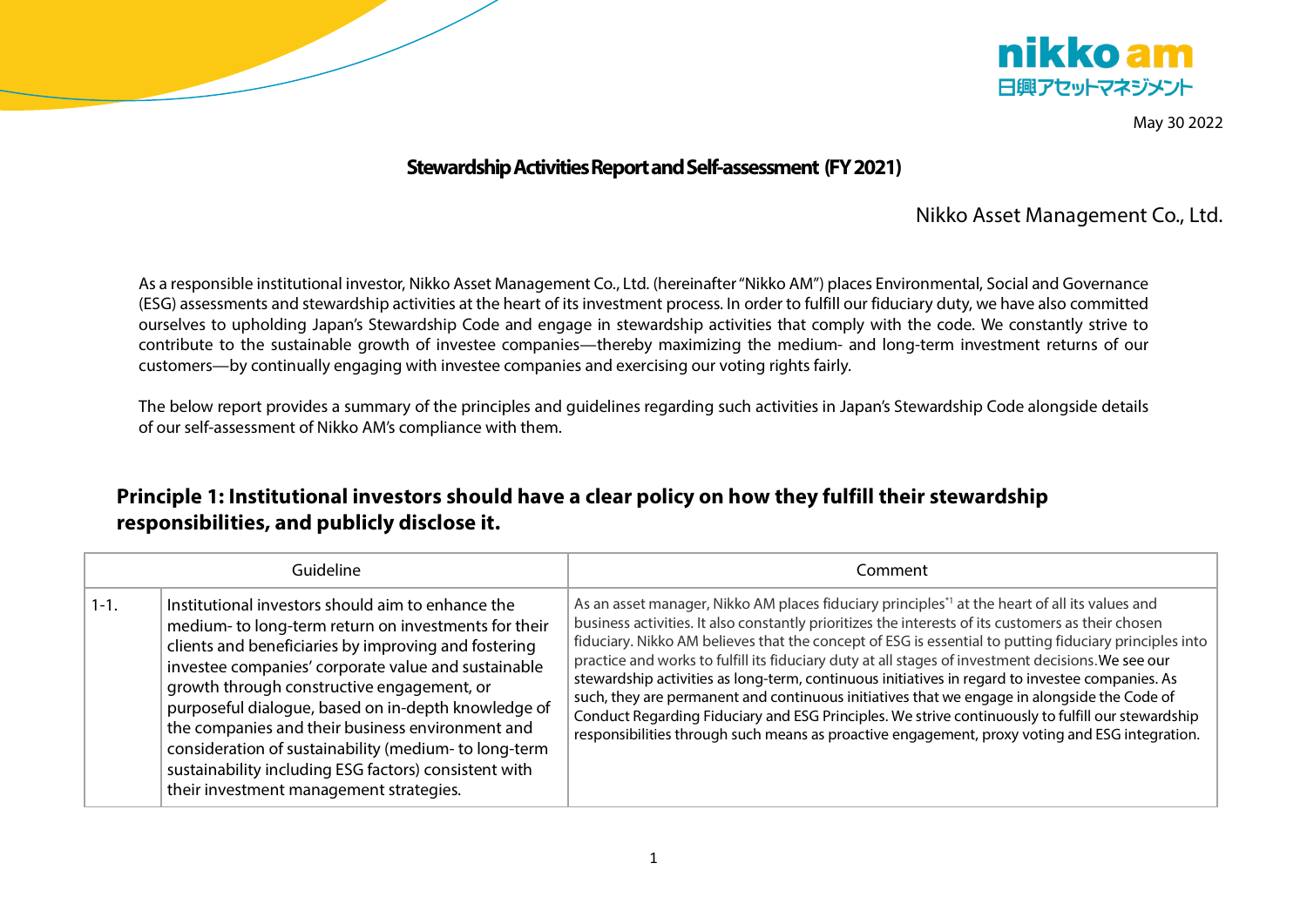

| Guideline |                                                                                                                                                                                                                                                                                                                                                                                                                                                                                                                                                                                                                 | Comment                                                                                                                                                                                                                                                                                                                                                                                                                                                                                                                                                                                                                                                                                                                                                                                                                                                                                                                                                                                                                                                                                                                                                                                                                                                                                                                                                                                                                                                                                                    |
|-----------|-----------------------------------------------------------------------------------------------------------------------------------------------------------------------------------------------------------------------------------------------------------------------------------------------------------------------------------------------------------------------------------------------------------------------------------------------------------------------------------------------------------------------------------------------------------------------------------------------------------------|------------------------------------------------------------------------------------------------------------------------------------------------------------------------------------------------------------------------------------------------------------------------------------------------------------------------------------------------------------------------------------------------------------------------------------------------------------------------------------------------------------------------------------------------------------------------------------------------------------------------------------------------------------------------------------------------------------------------------------------------------------------------------------------------------------------------------------------------------------------------------------------------------------------------------------------------------------------------------------------------------------------------------------------------------------------------------------------------------------------------------------------------------------------------------------------------------------------------------------------------------------------------------------------------------------------------------------------------------------------------------------------------------------------------------------------------------------------------------------------------------------|
| $1 - 2.$  | Institutional investors should have a clear policy on<br>how they fulfill their stewardship responsibilities<br>(hereafter, "stewardship policy") and publicly disclose<br>it. The stewardship policy should cover how they<br>define the responsibility and how they fulfill it, in view<br>of their role in the investment chain running from their<br>clients and beneficiaries to the investee companies.<br>Institutional investors should clearly specify how they<br>take the issues of sustainability into consideration in<br>their policy, consistent with their investment<br>management strategies. | We work to execute our fiduciary duties and stewardship responsibilities as an asset manager.<br>Having announced our commitment to Japan's Stewardship Code on May 30, 2014, we publicly<br>released the Nikko Asset Management Stewardship Policy and further strengthened our work on<br>our stewardship activities. We subsequently responded to the revision of Japan's Stewardship<br>Code on May 29, 2017 by renewing the policy in November of the same year. Our renewed policy<br>covers all of the main topics introduced in the Code's revision, including the management of<br>conflicts of interest, engagement in passive investment management and expanding the public<br>release of proxy voting records. We also enhanced our explanations on Nikko AM's engagement<br>and other such matters in December 2019-before doing so was recommended in a further<br>revision of the Code in March 2020-and strengthened our disclosure on our sustainability<br>activities in May 2020. The incorporation of both changes in our policy demonstrated our ongoing<br>commitment to taking early action ahead of revisions to the Code. In addition, in March 2022,<br>further revisions were made to include explanations on the introduction of the Nikko Asset<br>Management Group Engagement & Stewardship Strategy, which elaborates on Nikko AM's<br>engagement and other such matters, Nikko AM's unique CSV assessment efforts, key ESG themes<br>and engagement milestone management. |

General assessment and future initiatives for Principle 1 As an asset manager, we endeavor to execute fiduciary duties and stewardship responsibilities. Having announced our commitment to Japan's Stewardship Code on May 30, 2014, we publicly released the Nikko Asset Management Stewardship Policy and further strengthened our work on our stewardship activities. Following multiple revisions, our current policy already covers the topics added in changes to the Code, including our sustainability efforts and information disclosure, and reflects enhancements made in our engagement activities. Our self-assessment is therefore that we meet the requirements of Principle1.

\*1: The general term for a wide range of roles and responsibilities assumed in order to perform certain services for others.

# **Principle 2: Institutional investors should have a clear policy on how they manage conflicts of interest in fulfilling their stewardship responsibilities and publicly disclose it.**

|                   | Guideline                                        | Comment                                                                                                                                                                                                                                                             |
|-------------------|--------------------------------------------------|---------------------------------------------------------------------------------------------------------------------------------------------------------------------------------------------------------------------------------------------------------------------|
| $^{\dagger}$ 2-1. | their client and beneficiary first in conducting | While institutional investors should put the interest of $\mid$ We have established Conflict of Interest Control Policy in line with laws and regulations, and have<br>posted a summary of the policy on our website. We manage transactions and other conduct that |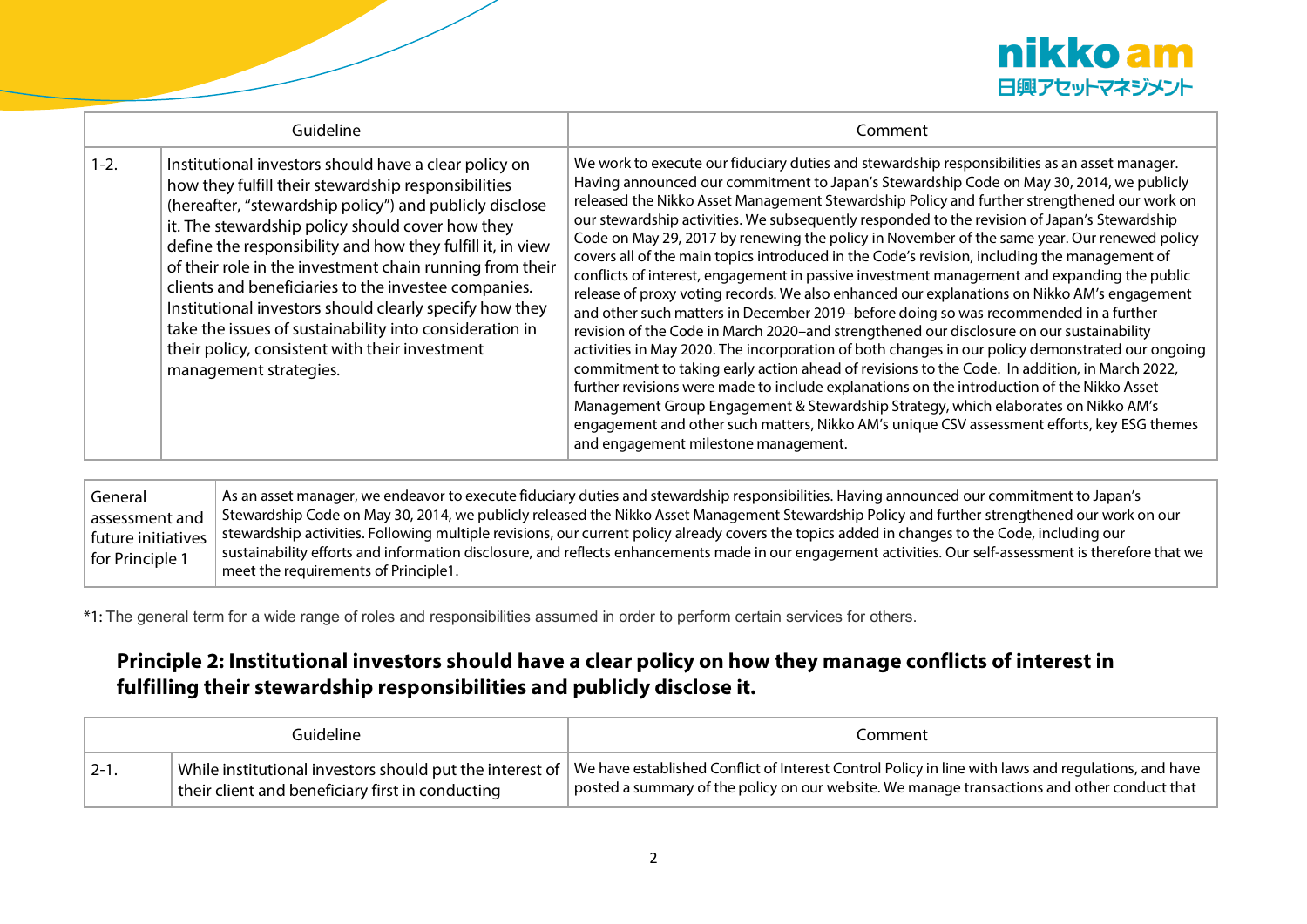

| Guideline |                                                                                                                                                                                                                                                                                                                                                                                                                                                                                                                                                                                                                                     | Comment                                                                                                                                                                                                                                                                                                                                                                                                                                                                                                                                                                                                                                                                                                                                                                                                                                                                                                                                                                                                                                           |
|-----------|-------------------------------------------------------------------------------------------------------------------------------------------------------------------------------------------------------------------------------------------------------------------------------------------------------------------------------------------------------------------------------------------------------------------------------------------------------------------------------------------------------------------------------------------------------------------------------------------------------------------------------------|---------------------------------------------------------------------------------------------------------------------------------------------------------------------------------------------------------------------------------------------------------------------------------------------------------------------------------------------------------------------------------------------------------------------------------------------------------------------------------------------------------------------------------------------------------------------------------------------------------------------------------------------------------------------------------------------------------------------------------------------------------------------------------------------------------------------------------------------------------------------------------------------------------------------------------------------------------------------------------------------------------------------------------------------------|
|           | stewardship activities, they inevitably face the issue of<br>conflicts of interest from time to time, for example<br>when voting on matters affecting both the business<br>group the institutional investor belongs to and a<br>client or beneficiary. It is important for institutional<br>investors to appropriately manage such conflicts.                                                                                                                                                                                                                                                                                       | involves the risk of conflicts of interest in order to ensure that our operations are appropriate. Our<br>compliance function is responsible for the establishment of the Policy as well as the management<br>of trading and conduct that could lead to conflicts of interests. Compliance personnel are<br>responsible for the maintenance of our framework for conflict of interest control, periodical<br>verification of its effectiveness and efforts to make continuous improvements. Their key<br>responsibilities include conducting education/training programs on conflict of interest controls.<br>The Conflict of Interest Control Policy stipulates how we manage conflicts of interests in our<br>stewardship activities (engagement and proxy voting). The Stewardship and Voting Rights Policy<br>Oversight Committee, whose members are mostly from outside Nikko AM, including its Chair,<br>strives to avoid the occurrence of any conflicts of interests through monitoring and supervision in<br>accordance with the policy. |
| $2 - 2.$  | Institutional investors should put in place and<br>publicly disclose a clear policy on how they effectively<br>manage key categories of possible conflicts of<br>interest.<br>In particular, asset managers should identify specific<br>circumstances that may give rise to conflicts of<br>interest which may significantly influence the exercise<br>of voting rights and/or dialogue with companies, and<br>set out and disclose specific policies on measures for<br>effectively eliminating the influence of such conflicts<br>including avoiding such conflicts, thus securing the<br>interests of clients and beneficiaries. | We categorize conflicts of interest in our stewardship activities as exertions of influence, and have<br>established a policy on them. Specifically, we ensure that investee companies and others do not<br>exert influences and ensure that our relationships with them are appropriate by stipulating<br>reasonable decision-making criteria for performing the relevant operations. These activities are<br>monitored and supervised by the Stewardship and Voting Rights Policy Oversight Committee,<br>whose members are mostly from outside Nikko AM, including its Chair. We work to avoid conflicts<br>of interest in our proxy voting and to ensure that we can make decisions objectively by assuming<br>that such conflicts are at risk of occurring in regard to our parent firm, distributors and client<br>business partners, and by managing our proxy voting in a way that ensures appropriate decisions<br>based on Articles 3 and 4 of our Guidelines on Exercising Voting Rights.                                              |
| $2 - 3$ . | Asset managers should establish and disclose<br>governance structures, such as an independent Board<br>of Directors or third party committees for decision-<br>making or oversight of voting, in order to secure the<br>interests of clients and beneficiaries and prevent<br>conflicts of interest.                                                                                                                                                                                                                                                                                                                                | One of the major features of the framework that forms the basis of our stewardship activities is our<br>Stewardship and Voting Rights Policy Oversight Committee, whose members are mostly from<br>outside Nikko AM. The committee, which we launched in June 2016 as a way of enhancing the<br>transparency of our stewardship activities and strengthening our governance, was the first of its<br>kind in our industry. It also constitutes a third-party committee, which is one of the governance<br>bodies recommended under Japan's Stewardship Code. The committee is highly independent<br>given that four of its seven members are independent outside members as of March 2022.<br>Functioning as an independent body with supervisory authority, the committee monitors and<br>supervises whether Nikko AM's engagement and proxy voting in regard to investee companies is                                                                                                                                                           |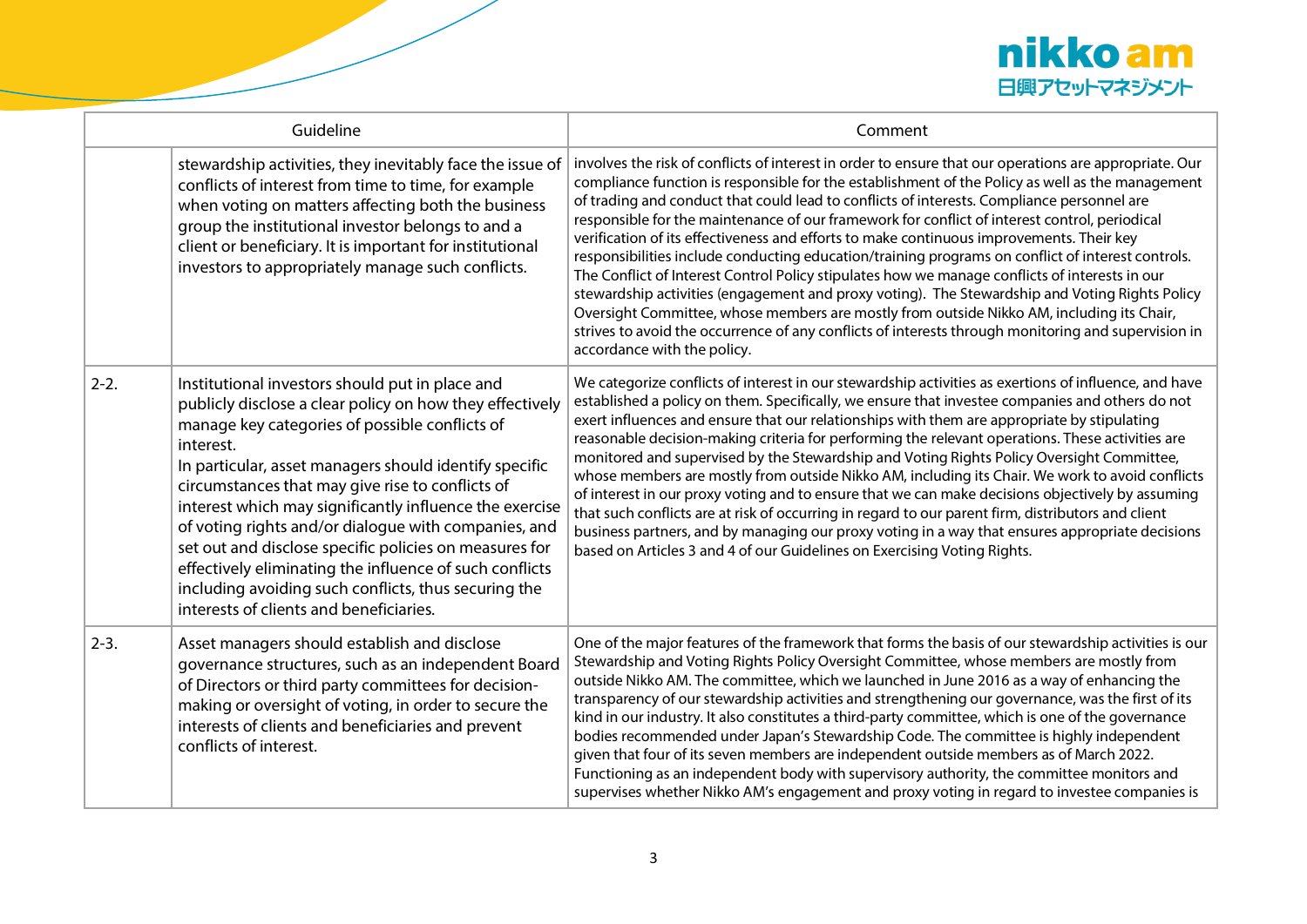

| Guideline |                                                                                                                                                                                                                                                           | Comment                                                                                                                                                                                                                                                                                                                                                                                                                                                                                                                                                                                                                                                                                                                                                                                                                          |
|-----------|-----------------------------------------------------------------------------------------------------------------------------------------------------------------------------------------------------------------------------------------------------------|----------------------------------------------------------------------------------------------------------------------------------------------------------------------------------------------------------------------------------------------------------------------------------------------------------------------------------------------------------------------------------------------------------------------------------------------------------------------------------------------------------------------------------------------------------------------------------------------------------------------------------------------------------------------------------------------------------------------------------------------------------------------------------------------------------------------------------|
|           |                                                                                                                                                                                                                                                           | in line with its fiduciary principles and truly meets the interests of investors. The committee's<br>activities are required to be reported to our Board of Directors and are part of our governance<br>framework.<br>We transformed Nikko AM into a firm with an audit and supervisory committee in June 2019 in<br>order to strengthen our auditing of our management. By establishing the Audit and Supervisory<br>Committee and granting Board of Directors voting rights to directors who are Audit and<br>Supervisory Committee members, we have raised our ratio of outside directors to more than 60%,<br>strengthened our ability to audit and supervise our Board of Directors, and further enhanced our<br>corporate governance framework.                                                                            |
| $2 - 4.$  | The management of asset managers should<br>recognize that they themselves have important roles<br>and responsibilities in strengthening the governance<br>of asset managers and managing conflicts of interest,<br>and should take action on such issues. | We appointed a former Chairman of the Japan Investment Advisers Association as an outside<br>director and the Chair of the Board of Directors in May 2018, thereby ensuring that the<br>proceedings of Board of Directors meetings are directed by an independent outside director. We<br>aim to be an asset manager with a highly independent and transparent management and<br>operational framework by having outside directors who are truly independent. We also appointed<br>the said outside director and Chair of our Board of Directors as a member of the above-mentioned<br>Stewardship and Voting Rights Policy Oversight Committee in July 2019. Our Board of Directors<br>takes a proactive approach to strengthening our management of conflicts of interest and our<br>governance in our stewardship activities. |

|                 | General assessment We believe that our thorough management of conflicts of interest maintains trust from investee companies and allows us to conduct our stewardship |
|-----------------|----------------------------------------------------------------------------------------------------------------------------------------------------------------------|
| and future      | activities effectively. Our everyday stewardship activities such as proxy voting are governed by the management framework and supervision functions                  |
| initiatives for | $ $ described in the above items and are in line with our policy for managing conflicts of interest. Our self-assessment, therefore, is that we meet the             |
| Principle 2     | requirements of Principle 2 of Japan's Stewardship Code, and that our we prioritize the interests of investee companies and customers.                               |

# **Principle 3: Institutional investors should monitor investee companies so that they can appropriately fulfill their stewardship responsibilities with an orientation towards the sustainable growth of the companies.**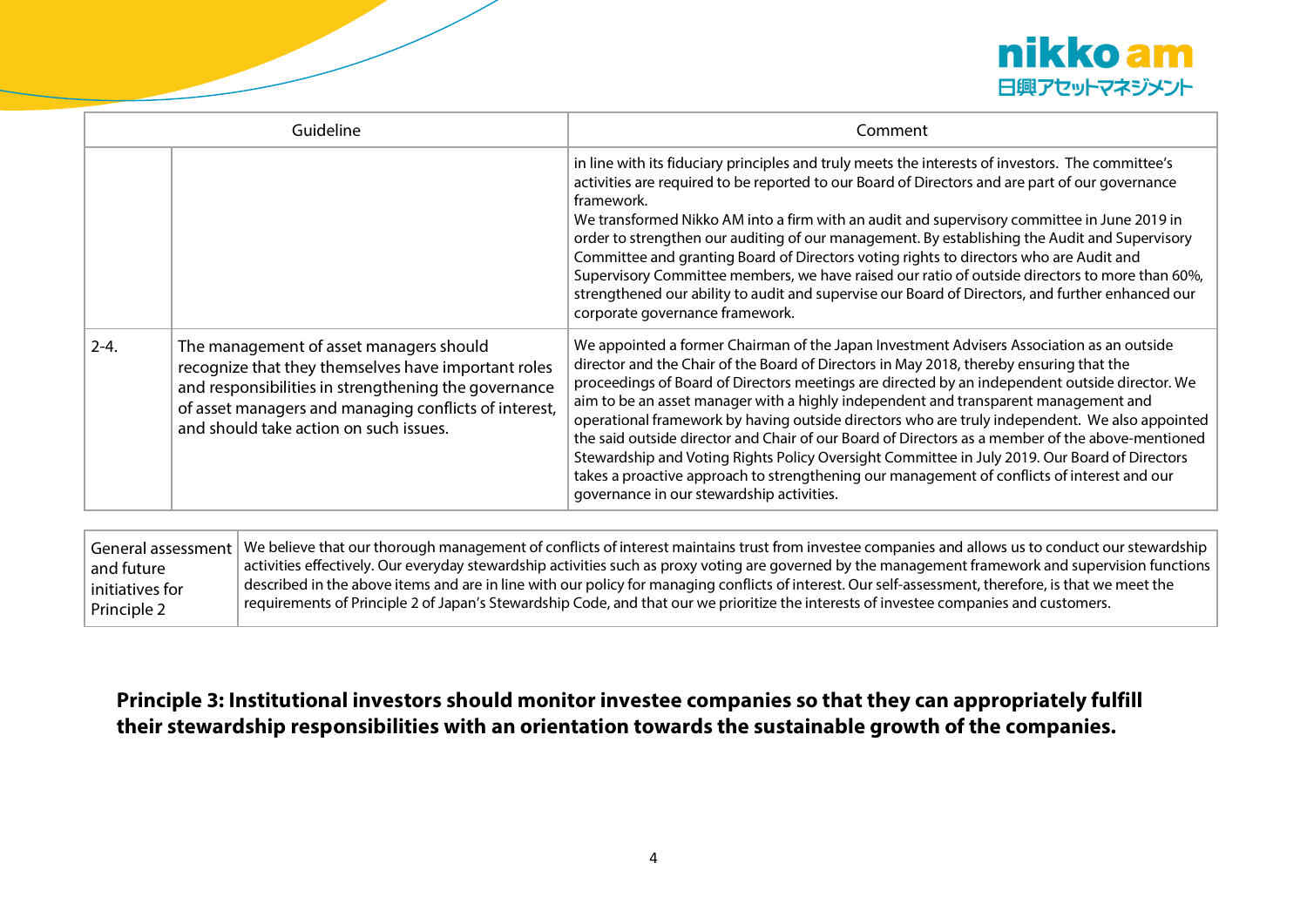

| Guideline |                                                                                                                                                                                                                                                                                                                       | Comment                                                                                                                                                                                                                                                                                                                                                                                                                                                                                                                                                                                                                                                                                                                                                                                                                                                                                                                                                                                                                                                                                                                                                                                                                                                                                                                                                                                                                                                                                                                                                                                                                                                                                                                                                                                                                                                                                                                                                                                                                                                                                                                                                                                                                 |
|-----------|-----------------------------------------------------------------------------------------------------------------------------------------------------------------------------------------------------------------------------------------------------------------------------------------------------------------------|-------------------------------------------------------------------------------------------------------------------------------------------------------------------------------------------------------------------------------------------------------------------------------------------------------------------------------------------------------------------------------------------------------------------------------------------------------------------------------------------------------------------------------------------------------------------------------------------------------------------------------------------------------------------------------------------------------------------------------------------------------------------------------------------------------------------------------------------------------------------------------------------------------------------------------------------------------------------------------------------------------------------------------------------------------------------------------------------------------------------------------------------------------------------------------------------------------------------------------------------------------------------------------------------------------------------------------------------------------------------------------------------------------------------------------------------------------------------------------------------------------------------------------------------------------------------------------------------------------------------------------------------------------------------------------------------------------------------------------------------------------------------------------------------------------------------------------------------------------------------------------------------------------------------------------------------------------------------------------------------------------------------------------------------------------------------------------------------------------------------------------------------------------------------------------------------------------------------------|
| $3-1.$    | Institutional investors should appropriately monitor<br>investee companies so that institutional investors can<br>fulfill their stewardship responsibility with the aim of<br>enhancing the medium- to long-term corporate value<br>and capital efficiency and supporting the sustainable<br>growth of the companies. | Our fund managers and analysts work to monitor investee companies accurately using public<br>information. In March 2017, we established a business unit within our Equity Fund Management<br>Department called the Active Ownership Group in order to enhance stewardship activities toward<br>Japanese companies. The Group consists of four analysts following the appointment of a<br>dedicated group manager in 2021, and facilitates engagement activities as well as the exercise of<br>voting rights regarding investee firms, including in active and passive fund management. The<br>establishment of the Group enabled us to expand the number of companies we engage with from<br>about 950 (those in the active management investment universe) to approximately 2,200<br>companies (by adding investee companies that are managed passively).<br>We also appointed dedicated ESG specialists in FY 2018 to strengthen coordination on<br>stewardship activities among the Group's investment management locations around the world.<br>The work of our ESG specialists includes supporting the ESG activities of the Group's investment<br>management teams, establishing the Group's ESG policies, considering whether to participate in<br>various ESG initiatives and supporting related activities, coordinating joint engagement, and<br>operating the ESG Global Steering Committee. In 2021, this structure was further enhanced with<br>the appointment of an ESG specialist at the Singapore office to globally lead handling the<br>enhancement of our ESG investment process, responding to various regulations and reporting on<br>ESG matters throughout Nikko AM Group in close collaboration with all of the global investment<br>teams.<br>In May 2020 we published a press release on our near-term approach to proxy voting on domestic<br>stocks in view of rising COVID-19 infections in Japan. The release included information on our<br>establishment of a new contact point for engagement intended to deepen our understanding of<br>investee firms' rapidly changing operating environments under the pandemic, and to reflect that<br>understanding in our stewardship efforts. |
| $3-2.$    | Institutional investors should monitor investee<br>companies continuously and review as appropriate<br>the effectiveness of the monitoring.                                                                                                                                                                           | Our fund managers and analysts work to gain a picture of the financial information of companies<br>such as their earnings trends and capital policies, their management strategies, and their ESG<br>strategies as well as other such non-financial information, using sources including information<br>disclosures from the companies and periodic interviews with them. They then make investment<br>decisions based on investee companies' sustainable growth and medium- to long-term corporate<br>value.<br>We established our ESG Global Steering Committee in November 2016. Consisting of a large<br>number of observers and members drawn primarily from leaders in our investment management<br>locations around the world, the ESG Global Steering committee meets quarterly to discuss and                                                                                                                                                                                                                                                                                                                                                                                                                                                                                                                                                                                                                                                                                                                                                                                                                                                                                                                                                                                                                                                                                                                                                                                                                                                                                                                                                                                                                  |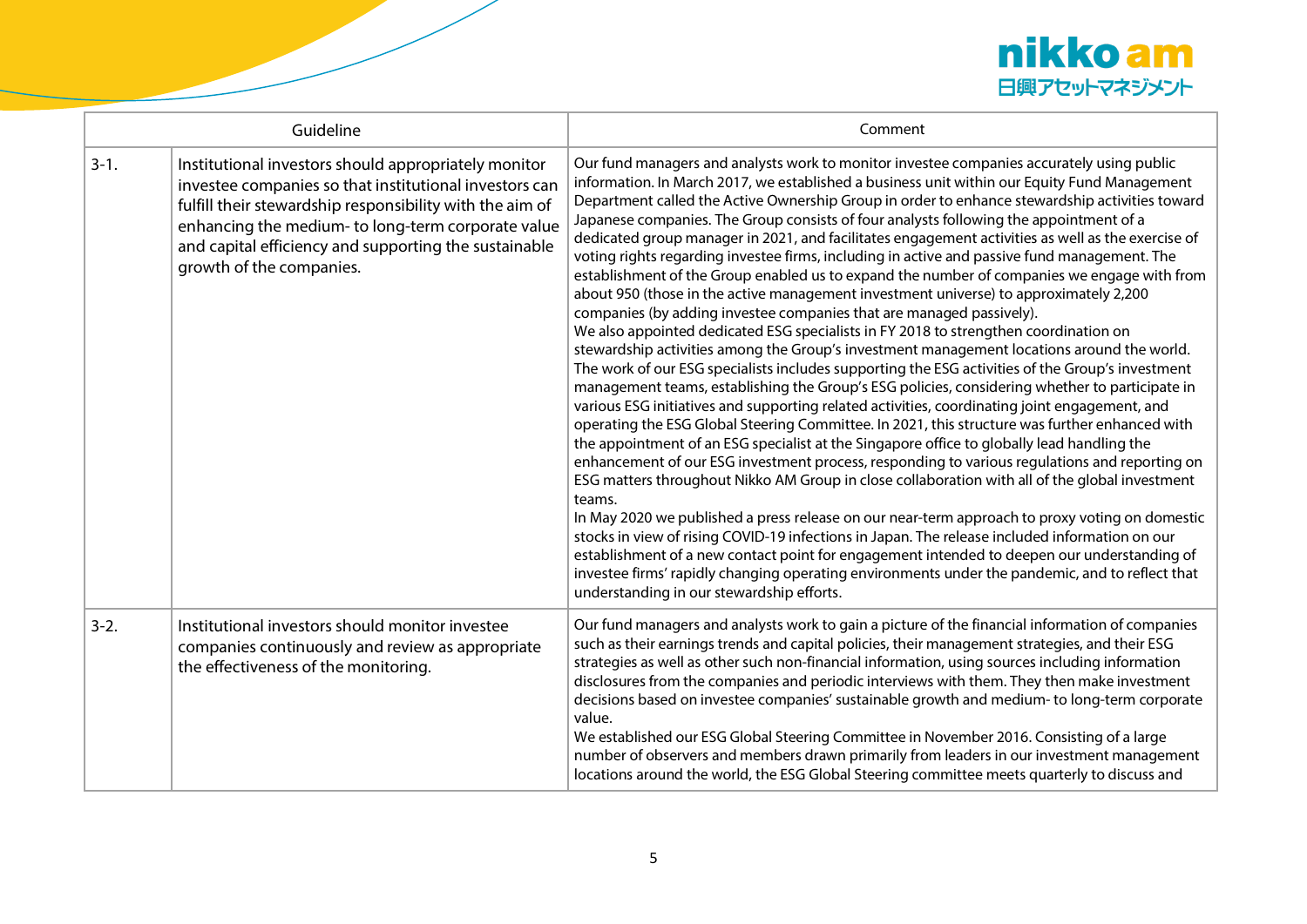

| Guideline |                                                                                                                                                                                                                                                                                                                                                                                                                                                                                                                                                                                                                                                                                                                                                                                                                                                                              | Comment                                                                                                                                                                                                                                                                                                                                                                                                                                                                                                                                                                                                                                                                                                                                                                                                                                                                                                                                                                                                                                                                                                                                                                                                                                                                        |
|-----------|------------------------------------------------------------------------------------------------------------------------------------------------------------------------------------------------------------------------------------------------------------------------------------------------------------------------------------------------------------------------------------------------------------------------------------------------------------------------------------------------------------------------------------------------------------------------------------------------------------------------------------------------------------------------------------------------------------------------------------------------------------------------------------------------------------------------------------------------------------------------------|--------------------------------------------------------------------------------------------------------------------------------------------------------------------------------------------------------------------------------------------------------------------------------------------------------------------------------------------------------------------------------------------------------------------------------------------------------------------------------------------------------------------------------------------------------------------------------------------------------------------------------------------------------------------------------------------------------------------------------------------------------------------------------------------------------------------------------------------------------------------------------------------------------------------------------------------------------------------------------------------------------------------------------------------------------------------------------------------------------------------------------------------------------------------------------------------------------------------------------------------------------------------------------|
|           |                                                                                                                                                                                                                                                                                                                                                                                                                                                                                                                                                                                                                                                                                                                                                                                                                                                                              | consider matters including ESG investment initiatives, ways of putting them into practice and new<br>approaches to them, and promotes efforts to realize such initiatives.<br>We also signed the Principles for Responsible Investment (PRI) in 2007. In the annual PRI<br>assessment for 2020, we achieved the top score in the "Strategy & Governance" section covering<br>company-wide ESG investment capabilities for the seventh straight year. As in the previous year,<br>we also received the top score of A+ (out of six score bands) in the main items assessed, including<br>"Listed Equity - Incorporation", "Listed Equity - Active Ownership", "Fixed Income - SSA", "Fixed<br>Income - Corporate Financial" and "Fixed Income - Corporate Non-Financial". The public<br>announcement of the annual PRI assessment results for FY 2021 has been postponed.                                                                                                                                                                                                                                                                                                                                                                                                       |
| $3-3.$    | When investors monitor investee companies, a variety<br>of factors, including non-financial ones, may be<br>considered as relevant. Factors may include, for<br>example, the investee companies' governance,<br>strategy, performance, capital structure, business risks<br>and opportunities (including risks and opportunities<br>arising from social and environmental matters), and<br>how the companies address them. Relevance of a<br>factor may depend on each investor's investment<br>management strategy and may differ according to<br>specific investee companies. Institutional investors<br>need to use their own judgment in choosing which<br>factors to focus on in light of their stewardship<br>responsibilities. They should endeavor to identify at<br>an early stage issues that may result in a material loss<br>in the value of investee companies. | We believe that comprehensive assessments of companies' values need to include multi-factor<br>analyses and assessments of financial information as well as ESG initiatives and other non-financial<br>information. This belief deeply informs Nikko AM's fiduciary and ESG principles, and is shared by all<br>of the portfolio managers and analysts in our investment management departments with a focus<br>on our ESG Global Steering Committee, which is chaired by our Global Head in charge of<br>investment management.<br>Specifically, we incorporate Creating Shared Value (CSV; the idea of solving social issues through<br>business leading to the generation of both social and economic value) into our assessments of<br>companies. Our in-house research analysts conduct CSV scoring by comprehensively assessing<br>companies in view of ESG, market competitiveness and finance, and use the scores as the basis for<br>ESG integration. CSV assessments are currently applied to 620 stocks listed on the Tokyo Stock<br>Exchange from medium- to long-term perspectives. Our analysts closely engage with the<br>companies subject to the assessments, and work to monitor and improve the companies'<br>corporate values including their ESG factors. |

| $\mid$ We consider fiduciary principles to be the most important elements of our corporate philosophy and activities, and have incorporated ESG factors in<br>General |                                                                                                                                                        |
|-----------------------------------------------------------------------------------------------------------------------------------------------------------------------|--------------------------------------------------------------------------------------------------------------------------------------------------------|
| assessment and                                                                                                                                                        | our investment process as essential guidelines for putting the principles into practice.                                                               |
| future initiatives                                                                                                                                                    | ESG factors are incorporated in our assessments of companies' values in all of our strategies globally, and ESG thinking informs all of our investment |
| for Principle 3                                                                                                                                                       | $\mid$ management. We focus on a fundamental tenet of ESG investment, which is to comprehensively assess the corporate value of companies by including |
|                                                                                                                                                                       | non-financial information that reflects their ESG initiatives as well as examinations of their financial information in our assessments.               |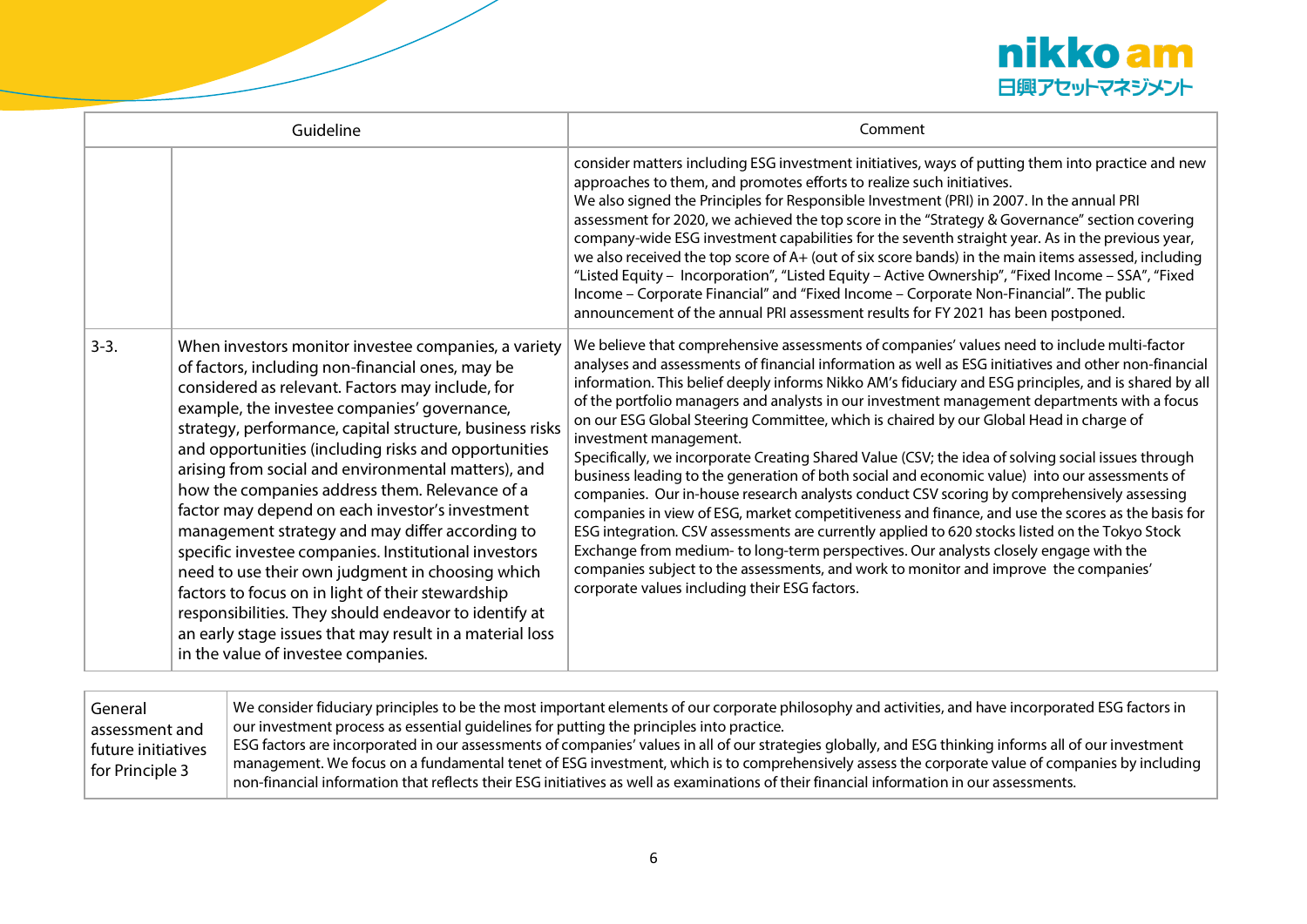

Our self-assessment is that these measures and their results demonstrate our extensive efforts to maximize sustainable growth for investee companies and the interests of our customers in accordance with Principle 3.

# **Principle 4: Institutional investors should seek to arrive at an understanding in common with investee companies and work to solve problems through constructive engagement with investee companies.**

| Guideline |                                                                                                                                                                                                                                                                                                                                                                                                                                                                                                                                                                                                          | Comment                                                                                                                                                                                                                                                                                                                                                                                                                                                                                                                                                                                                                                                                                                                                                                                                                                                                                                                                                                                                                                                                                                                                                                                                                                                                                                                                                                                                                                                                                                                                                                                                                                                                                                                                                                                                                       |
|-----------|----------------------------------------------------------------------------------------------------------------------------------------------------------------------------------------------------------------------------------------------------------------------------------------------------------------------------------------------------------------------------------------------------------------------------------------------------------------------------------------------------------------------------------------------------------------------------------------------------------|-------------------------------------------------------------------------------------------------------------------------------------------------------------------------------------------------------------------------------------------------------------------------------------------------------------------------------------------------------------------------------------------------------------------------------------------------------------------------------------------------------------------------------------------------------------------------------------------------------------------------------------------------------------------------------------------------------------------------------------------------------------------------------------------------------------------------------------------------------------------------------------------------------------------------------------------------------------------------------------------------------------------------------------------------------------------------------------------------------------------------------------------------------------------------------------------------------------------------------------------------------------------------------------------------------------------------------------------------------------------------------------------------------------------------------------------------------------------------------------------------------------------------------------------------------------------------------------------------------------------------------------------------------------------------------------------------------------------------------------------------------------------------------------------------------------------------------|
| $4-1.$    | Institutional investors should endeavor to arrive at an<br>understanding in common with investee companies<br>through constructive dialogue with the aim of<br>enhancing the companies' medium- to long-term value<br>and capital efficiency, and promoting their sustainable<br>growth. In case a risk of possible loss in corporate value is<br>identified through the monitoring of and dialogue with<br>companies, institutional investors should endeavor to<br>arrive at a more in-depth common understanding by<br>requesting further explanation from the companies and<br>to solve the problem. | We conduct wide-ranging engagement with management teams, investor relations<br>representatives and others at investee companies based on public information, and share the<br>overall issues we find with the companies in order to enhance their corporate values.<br>In the past three years, we have had almost 4,200 instances of engagement a year with more<br>than 1,200 of the 2,200 or so companies we are focused on.<br>Our engagement involves exchanging opinions with investee companies from a medium-to<br>long-term perspective and in a manner that matches the growth phase of each company, not<br>merely in regard to the firms' corporate earnings and financial strategies but also about other<br>matters mentioned in non-financial information they disclose, including their management<br>policies, business strategies, shareholder returns and ESG issues.<br>We engage with a large variety of people ranging from the top managements of firms to<br>employees responsible for finance, corporate planning and other such business managers. We<br>also work to enhance the impact of our engagement by requesting meetings with the top<br>managements of firms that are particularly slow in providing information. We have also seen a<br>gradual increase in opportunities to hold meetings with external directors in recent years.<br>In May 2020 we published a press release on our near-term approach to proxy voting on<br>domestic stocks in view of rising COVID-19 infections in Japan. The release included<br>information on our establishment of a new contact point for engagement intended to improve<br>our understanding of investee firms' rapidly changing operating environments under the<br>pandemic, and to reflect that understanding in our stewardship efforts. |
| $4-2.$    | When they engage in the issues of sustainability,<br>institutional investors, should consciously engage in<br>dialogue that is consistent with their investment                                                                                                                                                                                                                                                                                                                                                                                                                                          | Our engagement involves exchanging opinions with investee companies from a medium-to<br>long-term perspective and in a manner that matches the growth phase of each company, not<br>merely in regard to the firms' corporate earnings and financial strategies but also about other<br>matters mentioned in non-financial information they disclose, including their management                                                                                                                                                                                                                                                                                                                                                                                                                                                                                                                                                                                                                                                                                                                                                                                                                                                                                                                                                                                                                                                                                                                                                                                                                                                                                                                                                                                                                                               |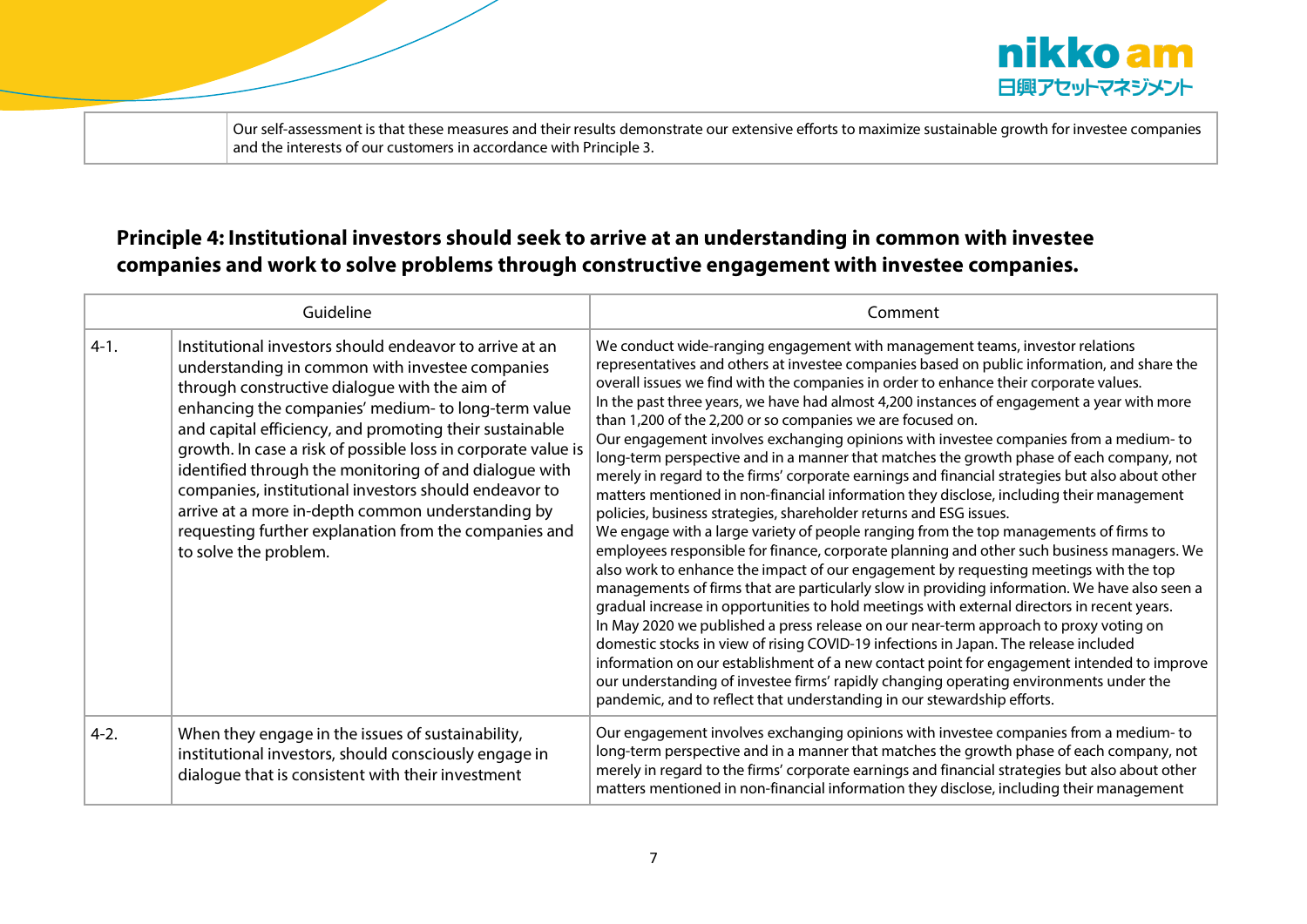

| Guideline |                                                                                                                                                                                                                                                                                                          | Comment                                                                                                                                                                                                                                                                                                                                                                                                                                                                                                                                                                                                                                                                                                                                                                                                                                                                                                                                                                                                                                                                                                                                                                                                                                                                                                                                    |
|-----------|----------------------------------------------------------------------------------------------------------------------------------------------------------------------------------------------------------------------------------------------------------------------------------------------------------|--------------------------------------------------------------------------------------------------------------------------------------------------------------------------------------------------------------------------------------------------------------------------------------------------------------------------------------------------------------------------------------------------------------------------------------------------------------------------------------------------------------------------------------------------------------------------------------------------------------------------------------------------------------------------------------------------------------------------------------------------------------------------------------------------------------------------------------------------------------------------------------------------------------------------------------------------------------------------------------------------------------------------------------------------------------------------------------------------------------------------------------------------------------------------------------------------------------------------------------------------------------------------------------------------------------------------------------------|
|           | management strategies and that leads to the medium-<br>to long-term increase of corporate value and the<br>sustainable growth of companies.                                                                                                                                                              | policies, management strategies, shareholder returns and ESG initiatives. We engage with a<br>large variety of people ranging from the top managements of firms to employees responsible<br>for finance, corporate planning and other such business managers. We also work to enhance<br>the impact of our engagement by proposing meetings with the top managements of firms that<br>are particularly slow in providing information. The results of these activities are shared where<br>appropriate between fund managers and analysts, and can be useful in assessing corporate<br>value to make investment decisions.<br>We also released our first "Sustainability Report" in March 2020. The report provides<br>information on our responsibilities as an asset manager and a fiduciary to help firms to be<br>focused on ESG factors and sustainable based on our medium- to long-term investment<br>strategy. In April 2022, we released our "Sustainability Report 2022". The report includes<br>explanations on company-wide efforts to promote ESG-oriented investment and our key<br>sustainability activities. In addition, the report has more content regarding fund<br>management operations and contains introductions of fund managers and teams in each<br>global office, including their pictures, for the first time. |
| $4-3.$    | Because passive management provides limited options<br>to sell investee companies' shares and needs to promote<br>their medium- to long-term increase of corporate value,<br>institutional investors should actively take charge of<br>engagement and voting from a medium- to long-term<br>perspective. | In March 2017 we established a business unit within our Equity Fund Management Department<br>called the Active Ownership Group in order to enhance our engagement with investee firms in<br>both active and passive fund management.<br>The establishment of the Group enabled us to expand the number of companies we engage<br>with from about 950 (investee companies in actively managed portfolios) to approximately<br>2,200 companies (by adding investee companies in passively managed portfolios).<br>We assign orders of priorities to the companies we research based on considerations such as<br>their earnings, their asset efficiency, their shareholder return approaches and their ESG<br>initiatives, and engage with them accordingly.                                                                                                                                                                                                                                                                                                                                                                                                                                                                                                                                                                                 |
| $4 - 4.$  | Institutional investors should have a clear policy in<br>advance on how they design dialogue with investee<br>companies in various possible situations.                                                                                                                                                  | Item four in the Nikko Asset Management Stewardship Policy stipulates the details of matters<br>that need to be addressed and kept in mind when engagement is conducted. We have also<br>introduced the below investment process for companies we deem to have relatively high levels<br>of governance risk. We aim to enhance the medium- and long-term performance of our<br>Japanese equity active management by these means.<br>Investment process for companies with governance risk:<br>Assessment of company's governance risk<br>Ensuring accountability to stakeholders                                                                                                                                                                                                                                                                                                                                                                                                                                                                                                                                                                                                                                                                                                                                                           |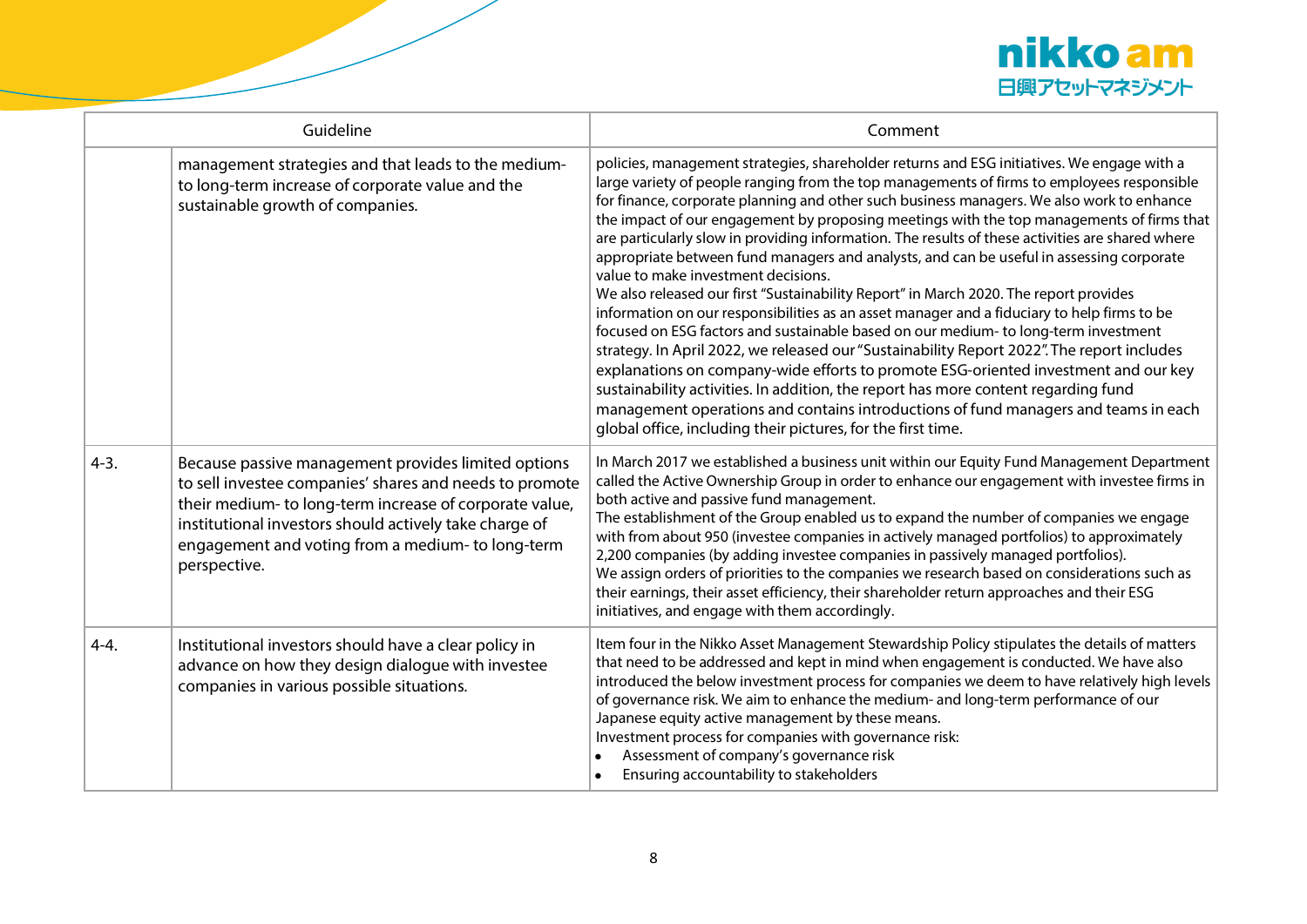

| Guideline |                                                                                                                                                                                                                                                                                                                                                                                                                                                                  | Comment                                                                                                                                                                                                                                                                                                                                                                                                                                                                                                                                                                                                                                                                                                                                                                                                                                                                                                                                                                                                               |
|-----------|------------------------------------------------------------------------------------------------------------------------------------------------------------------------------------------------------------------------------------------------------------------------------------------------------------------------------------------------------------------------------------------------------------------------------------------------------------------|-----------------------------------------------------------------------------------------------------------------------------------------------------------------------------------------------------------------------------------------------------------------------------------------------------------------------------------------------------------------------------------------------------------------------------------------------------------------------------------------------------------------------------------------------------------------------------------------------------------------------------------------------------------------------------------------------------------------------------------------------------------------------------------------------------------------------------------------------------------------------------------------------------------------------------------------------------------------------------------------------------------------------|
|           |                                                                                                                                                                                                                                                                                                                                                                                                                                                                  | Information for making proxy voting decisions (including votes opposing proposals for<br>election of directors)<br>Promotion of enhancement of investee company governance through prompt<br>engagement as soon as governance risks become apparent and efforts to enhance<br>performance<br>Recommendation to refrain from holding companies not expected to see governance<br>improvements in actively managed portfolios<br>Furthermore, in March 2021, we announced the following three key ESG themes based on a<br>summary of the ESG issues we deem particularly important for many Japanese firms: Action for<br>a Decarbonized Society, Human Capital and Productivity, and Effective Governance. We are<br>pushing investee firms to take action on ESG issues through communication focused on these<br>key themes in our engagement efforts.<br>In March 2022, we released the Nikko Asset Management Group Engagement & Stewardship<br>Strategy, which explains the details of our company's engagement. |
| $4-5.$    | In addition to institutional investors engaging with<br>investee companies independently, it would be<br>beneficial for them to engage with investee companies<br>in collaboration with other institutional investors<br>(collaborative engagement) as necessary.                                                                                                                                                                                                | We understand the effectiveness of collective engagement and actively advocate collaborative<br>engagement in fields where doing so is possible.<br>In August 2018, we became a signatory to Climate Action 100+, a collaborative engagement<br>platform that calls for companies to enhance their climate change-related governance, to curb<br>their emissions and to strengthen their disclosure of climate-related financial information. We<br>actively participate in collaborative engagement in regard to a number of investee companies,<br>including Japanese firms. In November 2021, we also became a signatory to the Net Zero Asset<br>Managers Initiative. We are targeting net zero greenhouse gas emissions in our investment<br>portfolios by 2050.                                                                                                                                                                                                                                                 |
| $4-6.$    | In principle, institutional investors can well have<br>constructive dialogue with investee companies based on<br>public information, without receiving information on<br>undisclosed material facts. The "G20/OECD Principles of<br>Corporate Governance" and the Tokyo Stock Exchange's<br>"Japan's Corporate Governance Code" set the principle<br>of the equitable treatment of shareholders, which<br>applies to the handling of undisclosed material facts. | We make every effort to ensure that we do not receive material non-public information<br>through our stewardship activities. We work to ensure that our engagement and monitoring of<br>investee companies' situations does not result in the receipt of such information by conducting<br>thorough and continuous education and training. In the unlikely event that we do receive such<br>information, we handle the situation promptly by such means as imposing trading restrictions<br>on the subject company's stocks based on our internal regulations.                                                                                                                                                                                                                                                                                                                                                                                                                                                        |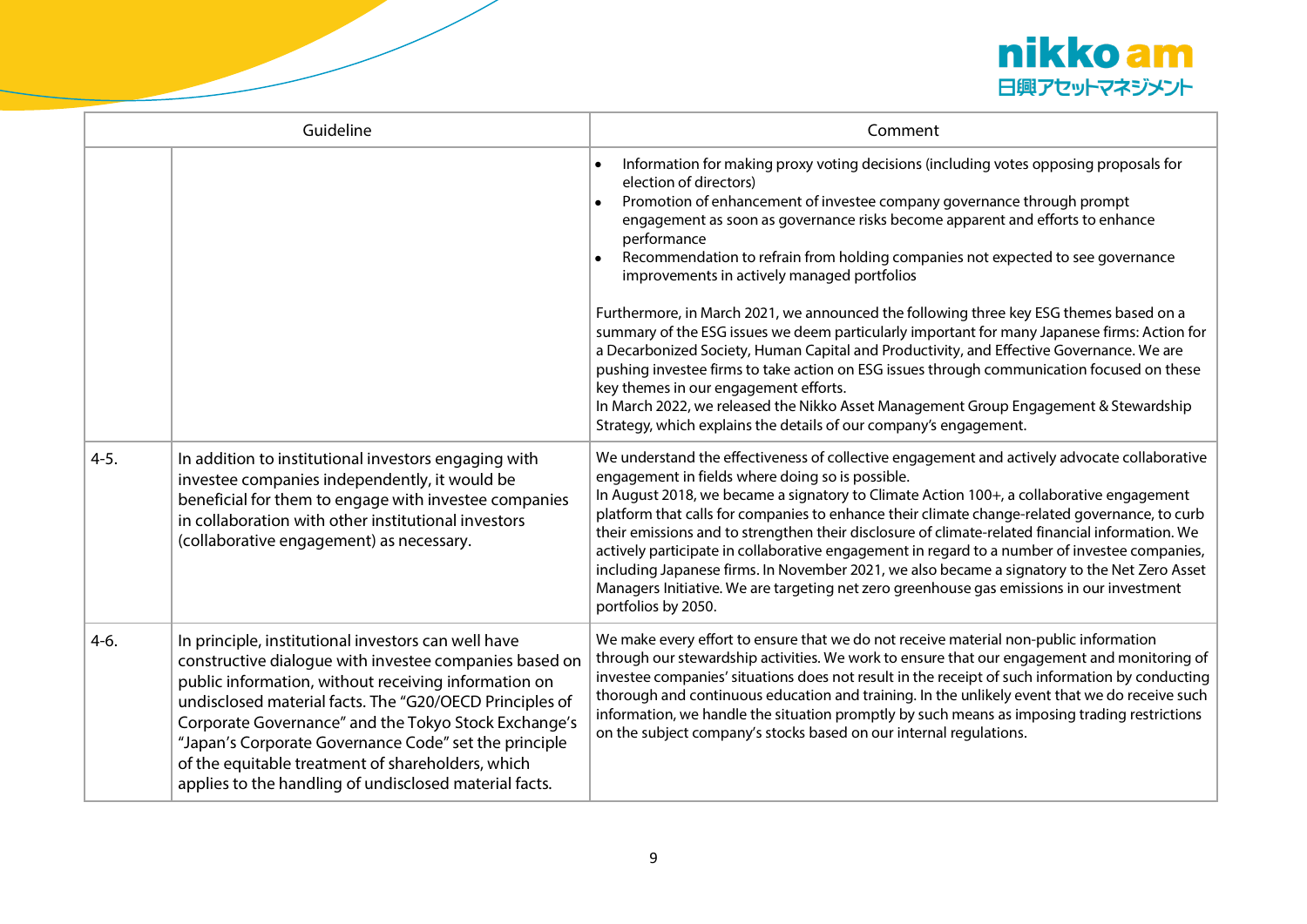

| Guideline                                                                                                                                                                                                                                                           | Comment |
|---------------------------------------------------------------------------------------------------------------------------------------------------------------------------------------------------------------------------------------------------------------------|---------|
| Institutional investors that have dialogue with investee<br>companies should be aware that the companies are<br>$ $ expected to abide by the principle and should in essence<br>$\mathsf{b}$ be discreet in receiving information on undisclosed<br>material facts. |         |

| General<br>assessment and<br>future initiatives<br>for Principle 4 | As shown above, we meet each of the quidelines in Principle 4 of Japan's Stewardship Code overall. We believe that we are making extensive efforts to<br>enhance the sustained growth and medium- to long-term corporate value of investee companies, and therefore to maximize the interests of our<br>customers by understanding the business conditions of investees as well as engaging and exercising voting rights with them in light of those conditions.<br>We will continue to engage with investee companies with a thorough focus on our objectives of contributing to sustained growth and medium- and<br>long-term enhancement of corporate value for Japanese companies, including engagement on environmental and social issues. We have stipulated<br>Action for a Decarbonized Society, Human Capital and Productivity, and Effective Governance as key ESG themes and are encouraging investee firms to<br>take action on ESG issues by including each of the themes in our engagement. The area of Human Capital and Productivity was the subject of a paper<br>published by two of our employees (*2) and we strongly believe that the theme leads to medium- to long-term improvement in corporate value and<br>corporate sustainability growth. Some companies still have strongly entrenched policy shareholders such as cross shareholders, while some companies<br>are still slow in engaging with the market. We intend to continue encouraging firms to take action in order to instigate positive engagement with these<br>kinds of companies. |
|--------------------------------------------------------------------|----------------------------------------------------------------------------------------------------------------------------------------------------------------------------------------------------------------------------------------------------------------------------------------------------------------------------------------------------------------------------------------------------------------------------------------------------------------------------------------------------------------------------------------------------------------------------------------------------------------------------------------------------------------------------------------------------------------------------------------------------------------------------------------------------------------------------------------------------------------------------------------------------------------------------------------------------------------------------------------------------------------------------------------------------------------------------------------------------------------------------------------------------------------------------------------------------------------------------------------------------------------------------------------------------------------------------------------------------------------------------------------------------------------------------------------------------------------------------------------------------------------------------------------------------------------------------|
|                                                                    |                                                                                                                                                                                                                                                                                                                                                                                                                                                                                                                                                                                                                                                                                                                                                                                                                                                                                                                                                                                                                                                                                                                                                                                                                                                                                                                                                                                                                                                                                                                                                                            |

(\*2) "Efficiency of Japanese Corporate Investment in Human Capital and Shareholder Value" (Ishikawa and Hasegawa), which won the Security Analysts Association of Japan's Security Analysts Journal Prize in 2019.

# **Principle 5: Institutional investors should have a clear policy on voting and disclosure of voting activity. The policy on voting should not be comprised only of a mechanical checklist: it should be designed to contribute to sustainable growth of investee companies.**

| Guideline |                                                                                                                                                                                              | Comment                                                                                                                                                                                                                                                                                                                                                                                                                                                                                     |
|-----------|----------------------------------------------------------------------------------------------------------------------------------------------------------------------------------------------|---------------------------------------------------------------------------------------------------------------------------------------------------------------------------------------------------------------------------------------------------------------------------------------------------------------------------------------------------------------------------------------------------------------------------------------------------------------------------------------------|
| $5-1.$    | Institutional investors should seek to vote on all shares held.<br>They should decide on the vote in light of the results of the<br>monitoring of investee companies and dialogue with them. | $\mid$ Proxy voting is one of the major elements of stewardship activities, and we take great care to $\mid$<br>ensure that our voting serves the interests both of subject companies and minority<br>shareholders. We make comprehensive voting decisions that not only comply with the Nikko<br>Asset Management Group Proxy Voting Policy, which stipulates the Group's basic approach to<br>proxy voting, the Guidelines on Exercising Voting Rights, which stipulate detailed decision |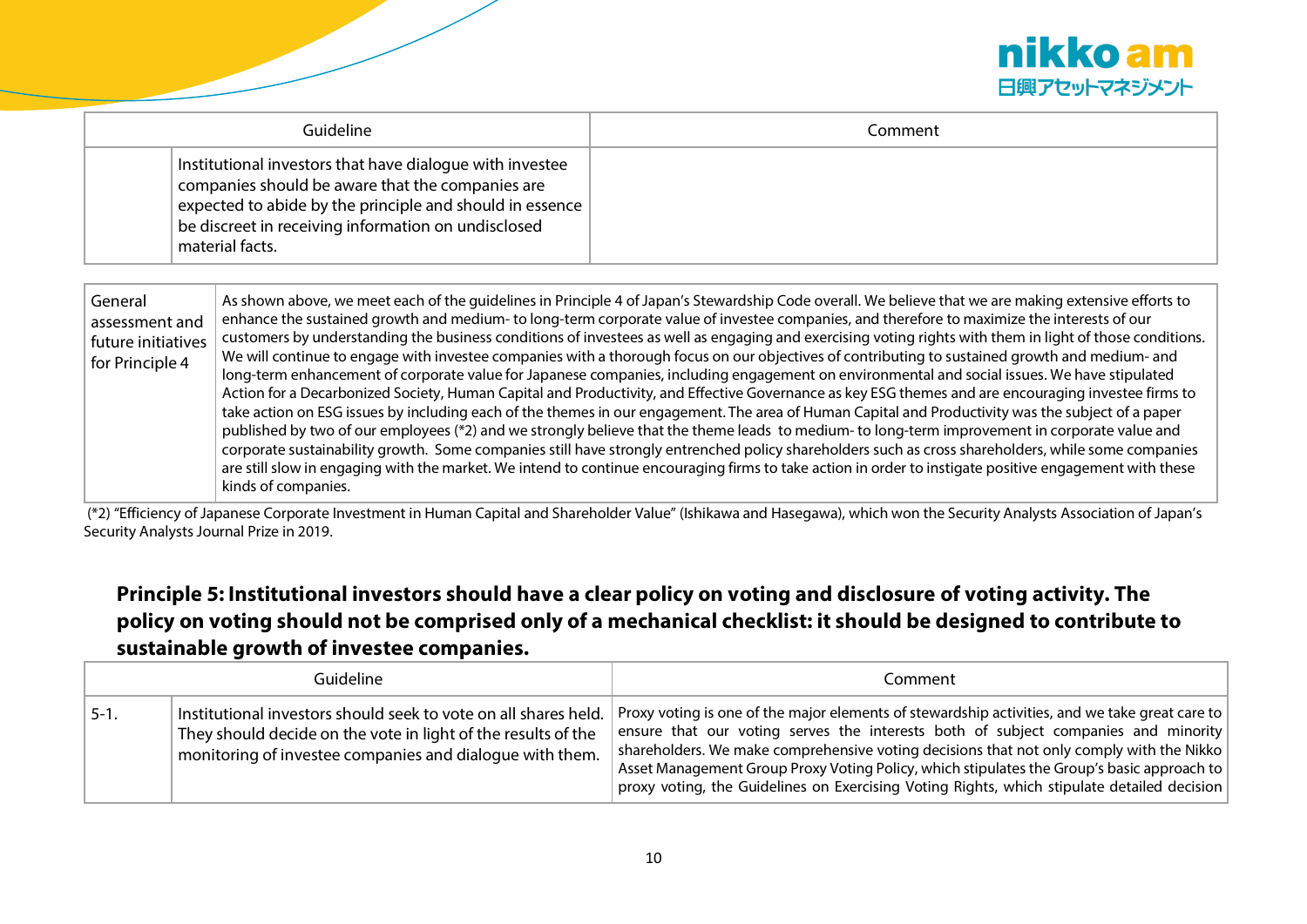

|          | Guideline                                                                                                                                                                                                                                                                                                                                    | Comment                                                                                                                                                                                                                                                                                                                                                                                                                                                                                                                                                                                                                                                                                                                                                                                                                                                                                                                                                                                                                                                                                                                                                                                                                                                                                                                                                                                                                                                                                                                                                                                                                                                                                                                                                                                                                                                                                                                                                                                                                                            |
|----------|----------------------------------------------------------------------------------------------------------------------------------------------------------------------------------------------------------------------------------------------------------------------------------------------------------------------------------------------|----------------------------------------------------------------------------------------------------------------------------------------------------------------------------------------------------------------------------------------------------------------------------------------------------------------------------------------------------------------------------------------------------------------------------------------------------------------------------------------------------------------------------------------------------------------------------------------------------------------------------------------------------------------------------------------------------------------------------------------------------------------------------------------------------------------------------------------------------------------------------------------------------------------------------------------------------------------------------------------------------------------------------------------------------------------------------------------------------------------------------------------------------------------------------------------------------------------------------------------------------------------------------------------------------------------------------------------------------------------------------------------------------------------------------------------------------------------------------------------------------------------------------------------------------------------------------------------------------------------------------------------------------------------------------------------------------------------------------------------------------------------------------------------------------------------------------------------------------------------------------------------------------------------------------------------------------------------------------------------------------------------------------------------------------|
|          |                                                                                                                                                                                                                                                                                                                                              | criteria, and the Proxy Voting Standards for Japanese Equities, which provide supplementary<br>detailed rules, but also take into account the results of our engagement.<br>In May 2020 we published a press release on our near-term approach to proxy voting on<br>domestic stocks in view of rising COVID-19 infections in Japan. The release included<br>information on our establishment of a new contact point for engagement in order to improve<br>our understanding of investee firms' rapidly changing operating environments under the<br>pandemic, and to reflect that understanding in stewardship efforts such as proxy voting.<br>In August 2021, we introduced a framework in which responsibility for different sectors is<br>assigned to different members of the Active Ownership Group, which is responsible for<br>stewardship activities. We also changed its structure to ensure that one member of personnel<br>handles engagement and proxy voting together for the same company as part of our aim to<br>further enhance the quality of our proxy voting decisions.                                                                                                                                                                                                                                                                                                                                                                                                                                                                                                                                                                                                                                                                                                                                                                                                                                                                                                                                                      |
| $5 - 2.$ | Institutional investors should have a clear policy on voting<br>and publicly disclose it. Institutional investors should try to<br>articulate the policy as much as possible. The policy should<br>not be comprised only of a mechanical checklist: it should<br>be designed to contribute to sustainable growth of the<br>investee company. | We have posted the Nikko Asset Management Group Proxy Voting Policy on the Nikko AM<br>website as a policy on proxy voting decisions common to all firms in the Group. The objective<br>of the policy is to show that the Group's basic approach of focusing on ESG is reflected in<br>proxy voting undertaken by Nikko AM and all of its overseas investment management<br>subsidiaries. It is also intended to make it clear that proxy voting by each of the investment<br>management firms in the Group is based on the same common approach. We have also<br>publicly released our Guidelines on Exercising Voting Rights, which stipulate the details of<br>our decision criteria as a document subordinate to the above policy, and in April 2020 we<br>disclosed the Proxy Voting Standards for Japanese Equities, which include detailed numerical<br>standards for proxy voting decisions on Japanese stocks, on the Nikko AM website.<br>Furthermore, we partially revised the Guidelines on Exercising Voting Rights and the Proxy<br>Voting Standards for Japanese Equities with content regarding the importance of diversity in<br>boards of directors and having outside directors in February 2021. We also partially revised<br>our Standards for Exercising Voting Rights on Japanese Stocks by newly establishing<br>standards regarding sustainability and reviewing our requirements for the independence of<br>external directors in December 2021.<br>Our internal Stewardship and Proxy Voting Committee is responsible for various decisions<br>needed to execute Nikko AM's stewardship activities, including formulating our stewardship<br>policy and revising or abolishing the Guidelines on Exercising Voting Rights. In addition,<br>functioning as an independent body with supervisory authority, the Stewardship and Voting<br>Rights Policy Oversight Committee monitors and oversees whether Nikko AM's engagement<br>and proxy voting in regard to investee companies is in line with its fiduciary and ESG |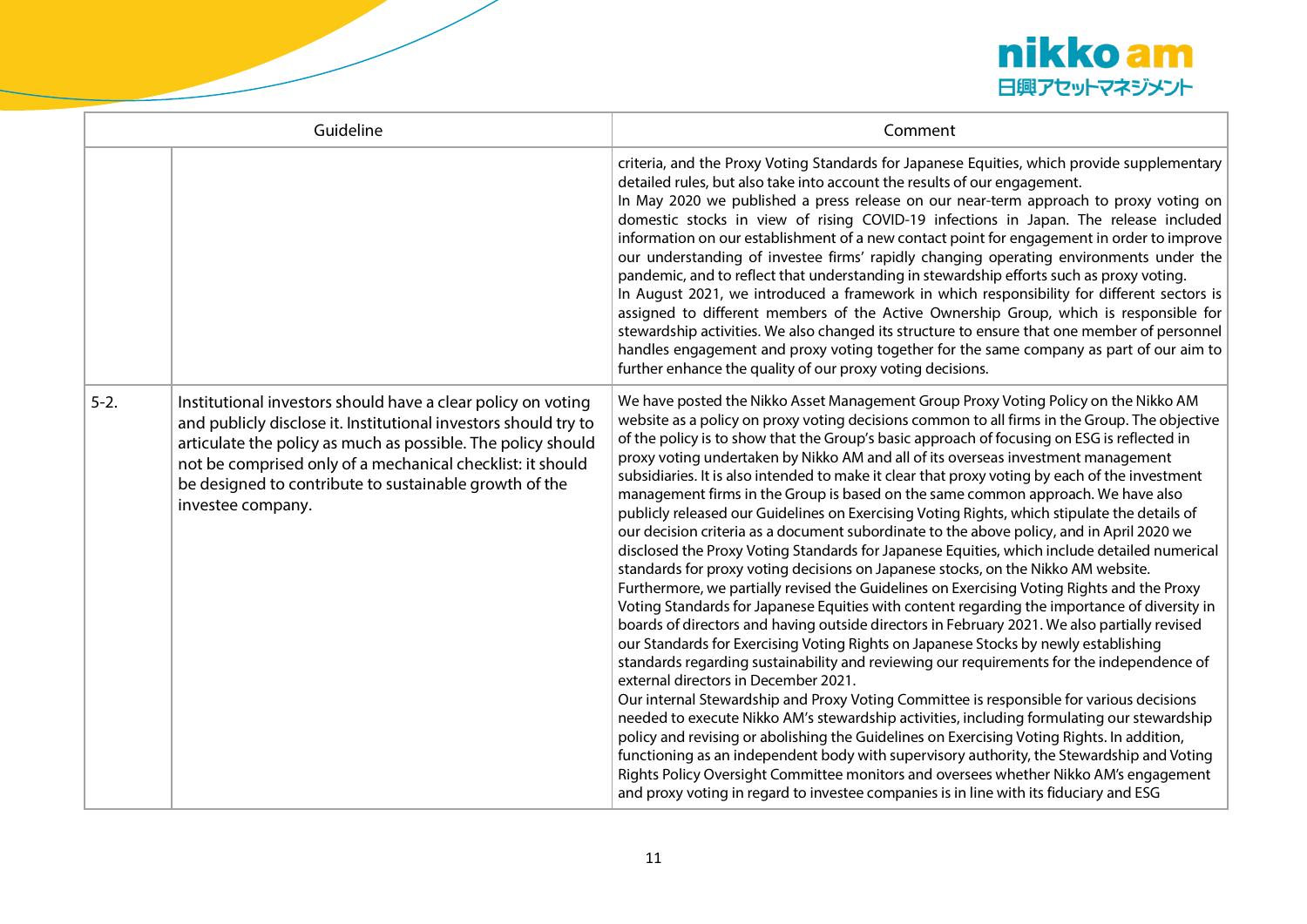

| Guideline |                                                                                                                                                                                                                                                                                                                                                                                                                                                                                                                                                                                                                                                                                                                                                                                                                                                                                                                                                                                                                                                                                                                                                                                                                                                                                       | Comment                                                                                                                                                                                                                                                                                                                                                                                                                                                                                                                                                                                                                                                                                                                                                                                                                                                                                                                                                                                                                                     |
|-----------|---------------------------------------------------------------------------------------------------------------------------------------------------------------------------------------------------------------------------------------------------------------------------------------------------------------------------------------------------------------------------------------------------------------------------------------------------------------------------------------------------------------------------------------------------------------------------------------------------------------------------------------------------------------------------------------------------------------------------------------------------------------------------------------------------------------------------------------------------------------------------------------------------------------------------------------------------------------------------------------------------------------------------------------------------------------------------------------------------------------------------------------------------------------------------------------------------------------------------------------------------------------------------------------|---------------------------------------------------------------------------------------------------------------------------------------------------------------------------------------------------------------------------------------------------------------------------------------------------------------------------------------------------------------------------------------------------------------------------------------------------------------------------------------------------------------------------------------------------------------------------------------------------------------------------------------------------------------------------------------------------------------------------------------------------------------------------------------------------------------------------------------------------------------------------------------------------------------------------------------------------------------------------------------------------------------------------------------------|
|           |                                                                                                                                                                                                                                                                                                                                                                                                                                                                                                                                                                                                                                                                                                                                                                                                                                                                                                                                                                                                                                                                                                                                                                                                                                                                                       | principles and truly meets the interests of investors. The oversight committee is also required<br>to report the details of its activities to the Board of Directors as part of Nikko AM's governance<br>framework.<br>We also make sure that we appropriately consider our voting rights in relation to stock<br>lending transactions in order to ensure that our proxy voting for them also promotes<br>enhancement of sustainable growth and medium- to long-term corporate value. Specifically,<br>we establish the names subject to stock lending on the record dates for rights and work to<br>ensure that we vote in a way that best fulfills our stewardship responsibility.                                                                                                                                                                                                                                                                                                                                                        |
| $5-3.$    | Institutional investors should at a minimum aggregate the<br>voting records into each major kind of proposal, and<br>publicly disclose them.<br>Furthermore, to enhance visibility of the consistency of their<br>voting activities with their stewardship policy, institutional<br>investors should disclose voting records for each investee<br>company on an individual agenda item basis. If there is a<br>reason to believe it inappropriate to disclose such<br>company-specific voting records on an individual agenda<br>item basis due to the specific circumstances of an investor,<br>the investor should proactively explain the reason.<br>At the time of their voting records disclosures, it is also<br>considered beneficial in enhancing visibility for institutional<br>investors, to explicitly explain the reasons why they voted<br>"for" or "against" an agenda item. In particular, institutional<br>investors should disclose their voting rational with respect<br>to either "for" or "against" vote, which are considered<br>important from the standpoint of constructive dialogue<br>with the investee companies, including those perceived to<br>have conflicts of interest or those which need explanation in<br>light of the investors' voting policy. | We disclose records of how we have voted on individual proposals regarding domestic<br>investee companies on our website. We also summarize our overall voting records and<br>disclose them fully every quarter. We firmly believe that continuing the individual disclosures<br>will help us to increase the transparency of our stewardship activities and to ensure that no<br>conflicts of interest occur when we exercise our voting rights.<br>Starting with our individual disclosures for January to March 2020, we now also disclose<br>details of the reasons for our proxy voting decisions. Our disclosure in this area is mainly<br>focused on our grounds for opposing company proposals and our reasons for voting in favor<br>of shareholder proposals, for which we believe explanations are particularly important. We<br>believe that actively explaining the reasons for our voting decisions helps us to manage<br>potential conflicts of interest and facilitates constructive engagement with investee<br>companies. |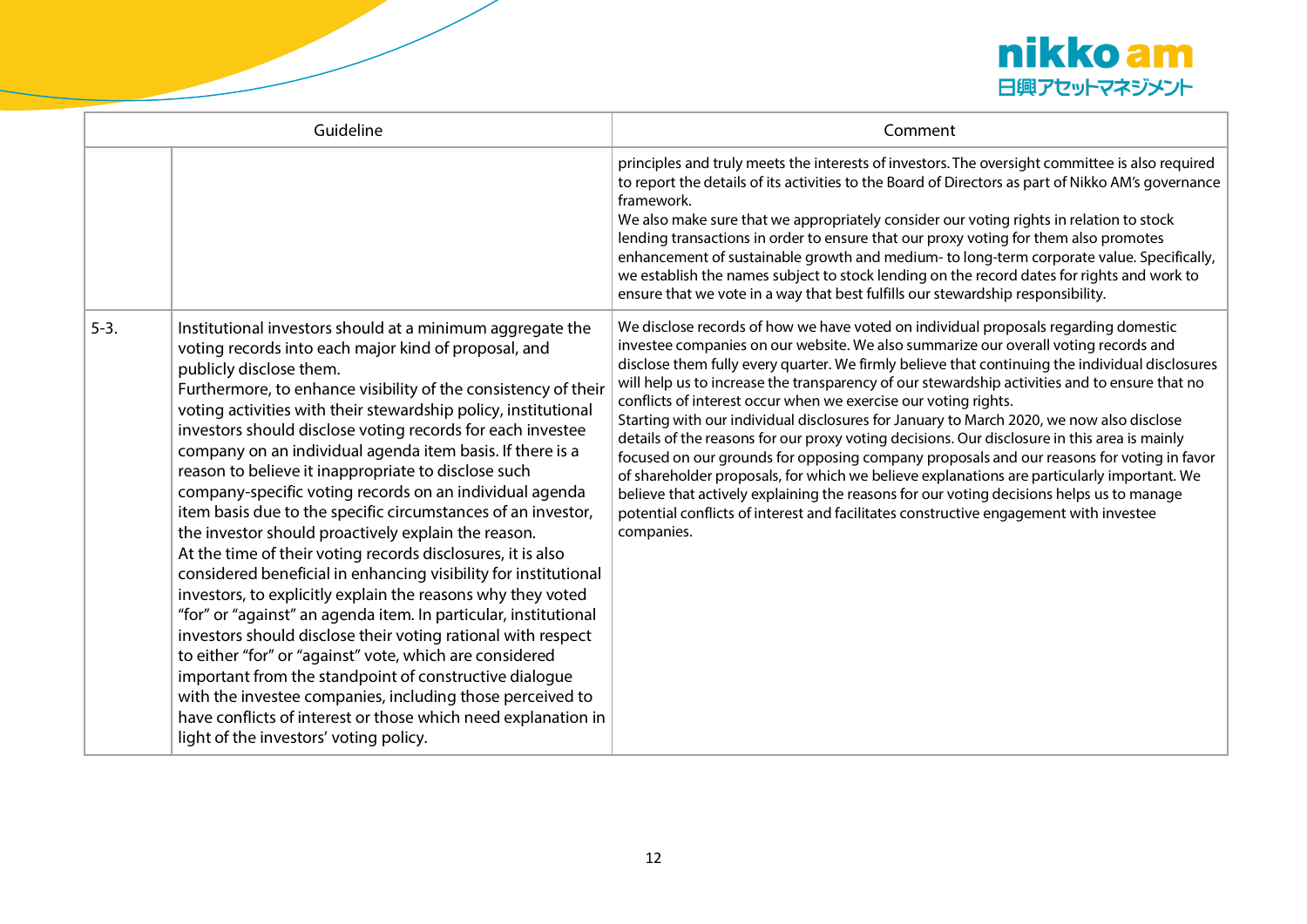

| Guideline                 |                                                                                                                                                                                                                                                                                                                                                                                                                                                                                                                                                                                                                                                                                                                                                             | Comment                                                                                                                                                                                                                                                                                                                                                                                                                                                                                                                                                                                                                                                                                                                                                                                                                                                                                                                                                                                                                                                                                                                               |  |
|---------------------------|-------------------------------------------------------------------------------------------------------------------------------------------------------------------------------------------------------------------------------------------------------------------------------------------------------------------------------------------------------------------------------------------------------------------------------------------------------------------------------------------------------------------------------------------------------------------------------------------------------------------------------------------------------------------------------------------------------------------------------------------------------------|---------------------------------------------------------------------------------------------------------------------------------------------------------------------------------------------------------------------------------------------------------------------------------------------------------------------------------------------------------------------------------------------------------------------------------------------------------------------------------------------------------------------------------------------------------------------------------------------------------------------------------------------------------------------------------------------------------------------------------------------------------------------------------------------------------------------------------------------------------------------------------------------------------------------------------------------------------------------------------------------------------------------------------------------------------------------------------------------------------------------------------------|--|
| $5-4.$                    | When institutional investors use the service of proxy<br>advisors, it is important that they use the service based on<br>an understanding of the voting recommendation process,<br>including the human and operational resources of the<br>advisors. They should not mechanically depend on the<br>advisors' recommendations but should exercise their voting<br>rights at their own responsibility and judgment based on<br>the results of the monitoring of the investee companies and<br>dialogue with them.<br>When disclosing their voting activities, institutional<br>investors using the service of proxy advisors should publicly<br>disclose the name of the advisor and how they utilize the<br>service in making voting judgments specifically. | We outsource the provision of advice on proxy voting decisions to Institutional Shareholder<br>Services Inc. (ISS). ISS provides us with services including analyses of individual proposals and<br>proxy voting decision advice based on proxy voting policies such as our quidelines.<br>When examining the details of individual proposals, the Active Ownership Group, which is<br>responsible for stewardship activities, makes proxy voting decisions carefully using its own<br>judgment based on considerations including past engagement with the relevant companies,<br>the details of the engagement, the details of advice from ISS, and whether any standards are<br>being breached. We also work to ensure accuracy in our investment decisions by involving<br>the relevant analysts and fund managers in discussions when particularly careful decision<br>making is required in view of the purpose of proxy voting, which is sustainable growth and<br>medium- to long-term corporate value enhancement, or when making an investment<br>judgment is complicated by the external environment or other such factors. |  |
| General<br>assessment and |                                                                                                                                                                                                                                                                                                                                                                                                                                                                                                                                                                                                                                                                                                                                                             | We make comprehensive proxy voting decisions in line with written rules we have stipulated ourselves in view of the results of our engagement. In addition,<br>our Stewardship and Voting Rights Policy Oversight Committee monitors, oversees and provides suitable advice on matters such as the appropriateness of                                                                                                                                                                                                                                                                                                                                                                                                                                                                                                                                                                                                                                                                                                                                                                                                                 |  |

assessment and future initiatives for Principle 5 our Stewardship and Voting Rights Policy Oversight Committee monitors, oversees and provides suitable advice on matters such as the appropriateness of  $\vert$  our voting decisions from an independent standpoint. In addition, we disclose records of our proxy voting decisions on individual proposals in regard to domestic investee companies on our website, and we started disclosing the reasons for our decisions on individual proposals for voting conducted in January to March 2020. We also posted our Standards for Exercising Voting Rights on Japanese Stocks, which stipulate details of our proxy voting standards, in their entirety on our website in April 2020. We believe that enhancing our disclosure efforts is a key way of demonstrating our work to facilitate investee firms' sustainable growth and medium- to long-term corporate value enhancement through proxy voting. Our self-assessment of our framework and activities in regard to the exercise of voting rights is that we are engaged in a variety of initiatives and efforts that meet the requirements in Principle 5.

**Principle 6: Institutional investors in principle should report periodically on how they fulfill their stewardship responsibilities, including their voting responsibilities, to their clients and beneficiaries.**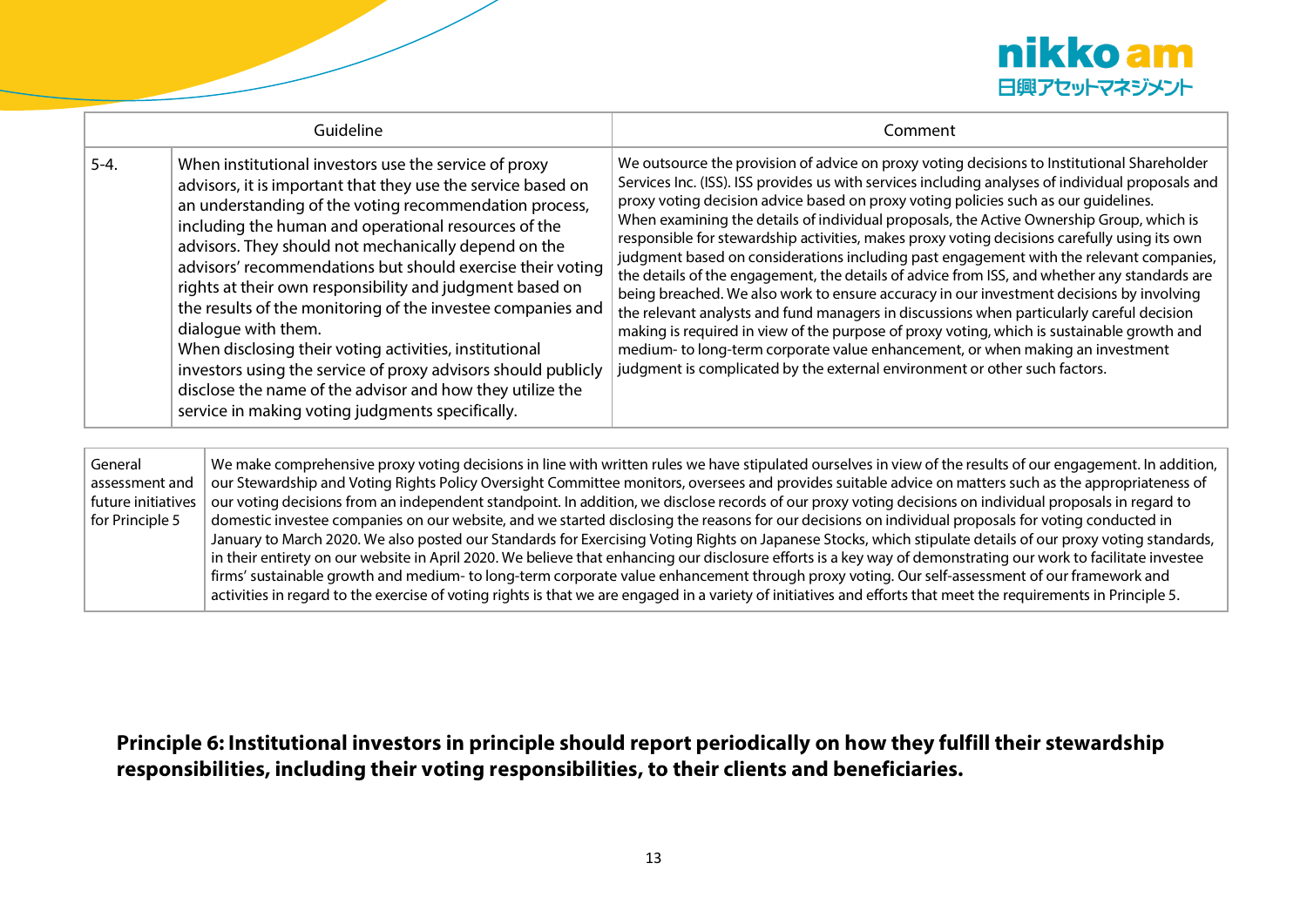

| Guideline |                                                                                                                                                                                                                                                                                                                                                      | Comment                                                                                                                                                                                                                                                                                                                                                                                                                                                                                                                                                                                                                                                                                                                                                                                                                                                                                                                                                                              |
|-----------|------------------------------------------------------------------------------------------------------------------------------------------------------------------------------------------------------------------------------------------------------------------------------------------------------------------------------------------------------|--------------------------------------------------------------------------------------------------------------------------------------------------------------------------------------------------------------------------------------------------------------------------------------------------------------------------------------------------------------------------------------------------------------------------------------------------------------------------------------------------------------------------------------------------------------------------------------------------------------------------------------------------------------------------------------------------------------------------------------------------------------------------------------------------------------------------------------------------------------------------------------------------------------------------------------------------------------------------------------|
| $6-1.$    | Asset managers should in principle report<br>periodically to their direct clients on how they<br>fulfill their stewardship responsibilities through<br>their stewardship activities.                                                                                                                                                                 | We make various efforts to enhance the information we disclose on our stewardship activities. We work to<br>disclose information including the following on our website: the Nikko Asset Management Stewardship<br>Policy; our Stewardship Activities Report and Self-assessment, which provides the self-assessments<br>required under Japan's Stewardship Code; our policy on proxy voting, records of our individual voting<br>decisions; the Nikko Asset Management Engagement and Stewardship Strategy, which explains our<br>engagement with companies; the Nikko Asset Management TCFD Report, in which we publicly disclose our<br>climate change initiatives in relation to our stewardship activities; and our "Sustainability Report", which<br>summarizes the Nikko AM Group's sustainability initiatives. We also provide our investment advisory<br>agreement customers with periodic, customized reports based on requests from them.                                 |
| $6 - 3.$  | When reporting to their clients and beneficiaries,<br>institutional investors should choose the format<br>and the content of the reports in light of any<br>relevant agreement with the recipients and the<br>recipients' convenience, and the costs associated<br>with the reporting, and should aim to deliver<br>effective and efficient reports. | Based on our membership of the Japan Stewardship Initiative, we advocate the spread of the "smart<br>format", which is aimed at enhancing the effectiveness of stewardship reporting. We are building up a track<br>record of reporting based on the "smart format". We will continue working to ensure that our reporting on<br>our stewardship activities is not only oriented towards our customers but also highly useful and cost-<br>effective. In addition, we hold report meetings regarding stewardship with many institutional investors<br>approximately once a year. We also report on our proxy voting, corporate engagement and other<br>stewardship activities in line with customer's needs. To be more specific, we provide a wide range of<br>information including our Stewardship Policy and our structure for implementing it, our corporate<br>engagement and its impact, and third parties' evaluations of our ESG integration and stewardship<br>activities. |
| $6 - 4.$  | Institutional investors should maintain a clear<br>record of their stewardship activities, including<br>voting activities, to the extent necessary to fulfill<br>their stewardship responsibilities.                                                                                                                                                 | We maintain a database of all of the details of our proxy voting including the reasons for our voting<br>decisions, and this enables us to refer to past voting decisions where necessary. We also create memos on<br>all of our engagement and share them as appropriate with the relevant departments through meetings<br>and other such means. We incorporate those measures appropriately in all of our decision-making<br>processes.                                                                                                                                                                                                                                                                                                                                                                                                                                                                                                                                            |

| General            | We work to enhance our reporting on our activities to all of our customers and beneficiaries by expanding the content of our disclosures on our           |
|--------------------|-----------------------------------------------------------------------------------------------------------------------------------------------------------|
| assessment and     | stewardship activities. We disclose our Standards for Exercising Voting Rights on Japanese Stocks, which include detailed numerical standards for proxy   |
| future initiatives | voting decisions on Japanese equities, on our website, as well as individual items of information including the reasons for our decisions in proxy voting |
| for Principle 6    | results on Japanese equities. Our other work to expand our reporting includes disclosing the Nikko Asset Management Engagement and Stewardship            |
|                    | Strategy, which provides detailed information on our engagement, in March 2022. We will continue working to meet the requirements in Principle 6 by       |
|                    | taking a sincere approach to our stewardship activities.                                                                                                  |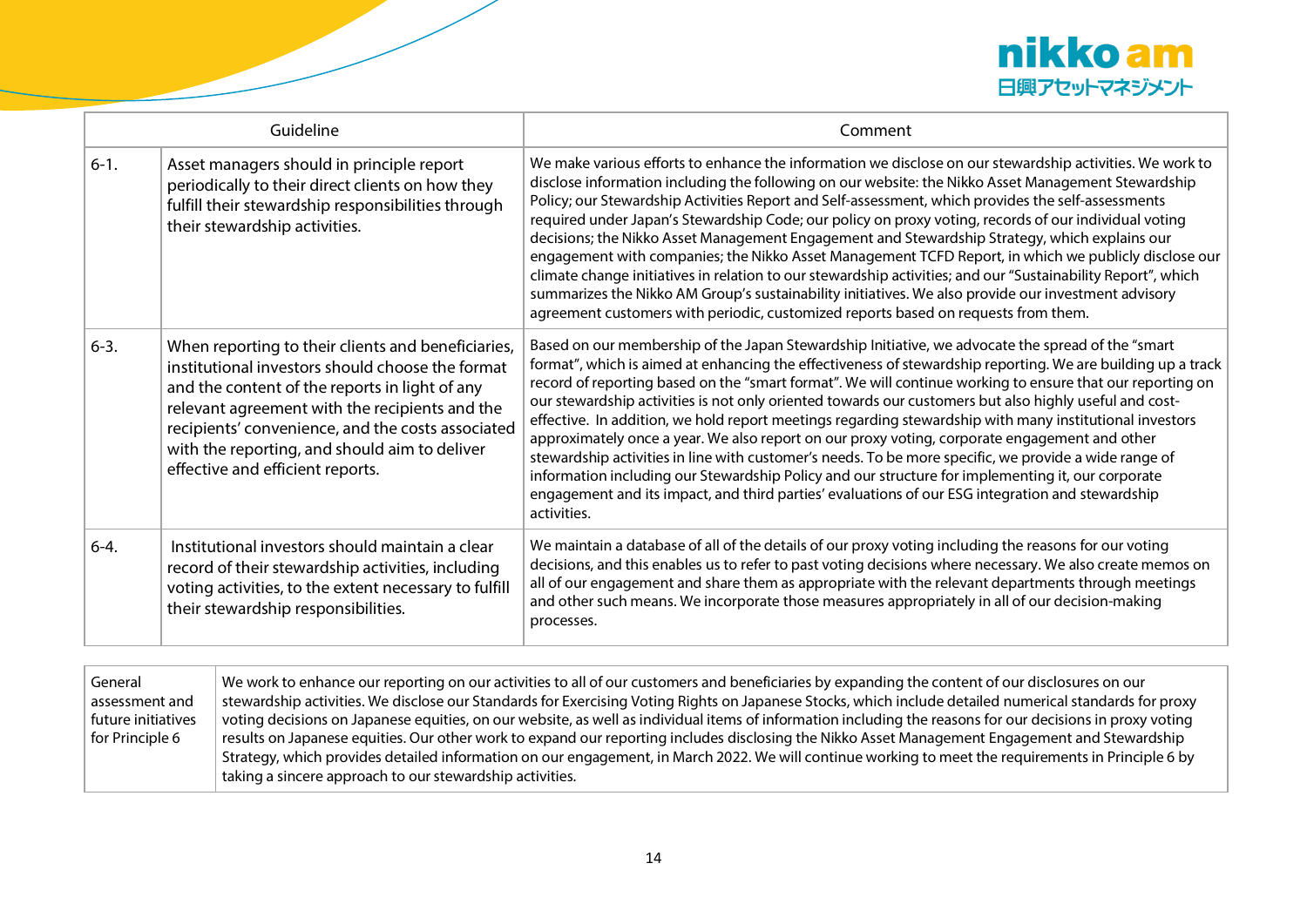

**Principle 7: To contribute positively to the sustainable growth of investee companies, institutional investors should develop skills and resources needed to appropriately engage with the companies and to make proper judgments in fulfilling their stewardship activities based on in-depth knowledge of the investee companies and their business environment and consideration of sustainability consistent with their investment management strategies.** 

| Guideline |                                                                                                                                                                                                                                                                                                                                                                                                                                                                                                                                                                                                                                                                    | Comment                                                                                                                                                                                                                                                                                                                                                                                                                                                                                                                                                                                                                                                                                                                                                                                                                                                                                                                                                                                                                                                                                                                                                                                                                                                                                                                                                                                                                                                                                                                                                                                                                                                                                                                                                                                                                                                                                                                                                                                                                                    |
|-----------|--------------------------------------------------------------------------------------------------------------------------------------------------------------------------------------------------------------------------------------------------------------------------------------------------------------------------------------------------------------------------------------------------------------------------------------------------------------------------------------------------------------------------------------------------------------------------------------------------------------------------------------------------------------------|--------------------------------------------------------------------------------------------------------------------------------------------------------------------------------------------------------------------------------------------------------------------------------------------------------------------------------------------------------------------------------------------------------------------------------------------------------------------------------------------------------------------------------------------------------------------------------------------------------------------------------------------------------------------------------------------------------------------------------------------------------------------------------------------------------------------------------------------------------------------------------------------------------------------------------------------------------------------------------------------------------------------------------------------------------------------------------------------------------------------------------------------------------------------------------------------------------------------------------------------------------------------------------------------------------------------------------------------------------------------------------------------------------------------------------------------------------------------------------------------------------------------------------------------------------------------------------------------------------------------------------------------------------------------------------------------------------------------------------------------------------------------------------------------------------------------------------------------------------------------------------------------------------------------------------------------------------------------------------------------------------------------------------------------|
| $7-1.$    | To make dialogue with investee companies constructive<br>and beneficial, and to contribute to the sustainable<br>growth of the companies, institutional investors should<br>develop skills and resources needed to appropriately<br>engage with the companies and to make proper<br>judgments in fulfilling their stewardship activities based<br>on in-depth knowledge of the companies and their<br>business environment and consideration of sustainability<br>consistent with their investment management strategies.<br>Institutional investors should have the necessary internal<br>structure to have appropriate engagements and make<br>proper judgments. | In June 2016, we established the Stewardship and Voting Rights Policy Oversight Committee,<br>becoming the first in our industry to establish such a committee. As a highly independent third-<br>party committee whose members are mostly from outside the company, the Oversight<br>Committee is one of the elements of governance recommended under Japan's Stewardship<br>Code. The committee monitors and oversees whether Nikko AM's engagement with investee<br>companies and its exercise of voting rights truly meet the interests of investors. In November<br>2016, we launched the ESG global Steering Committee, which consists of a large number of<br>observers drawn primarily from leaders in Nikko AM's investment management locations around<br>the world. The committee discusses and looks into matters including ESG investment initiatives,<br>ways of putting them into practice and new approaches to them, and works to determine and<br>realize such initiatives.<br>In March 2017, we also established a business unit within our Equity Fund Management<br>Department called the Active Ownership Group, which includes four analysts and conducts<br>engagement with investee companies in both actively and passively managed portfolios as a<br>leader of our domestic equity stewardship activities. Following the introduction of ESG<br>specialists in FY2018, we brought in one additional member to work in the Tokyo office, and in<br>FY2021, we hired a global leader of ESG specialists in our Singapore office. We plan to hire<br>additional specialists in other locations in FY2022 in order to further enhance our global<br>framework. The work of the ESG specialists includes supporting the ESG activities of the Group's<br>investment management teams, establishing the Group's ESG policies, considering whether to<br>participate in various ESG initiatives and supporting related activities, coordinating joint<br>engagement, and operating the ESG Global Steering Committee. |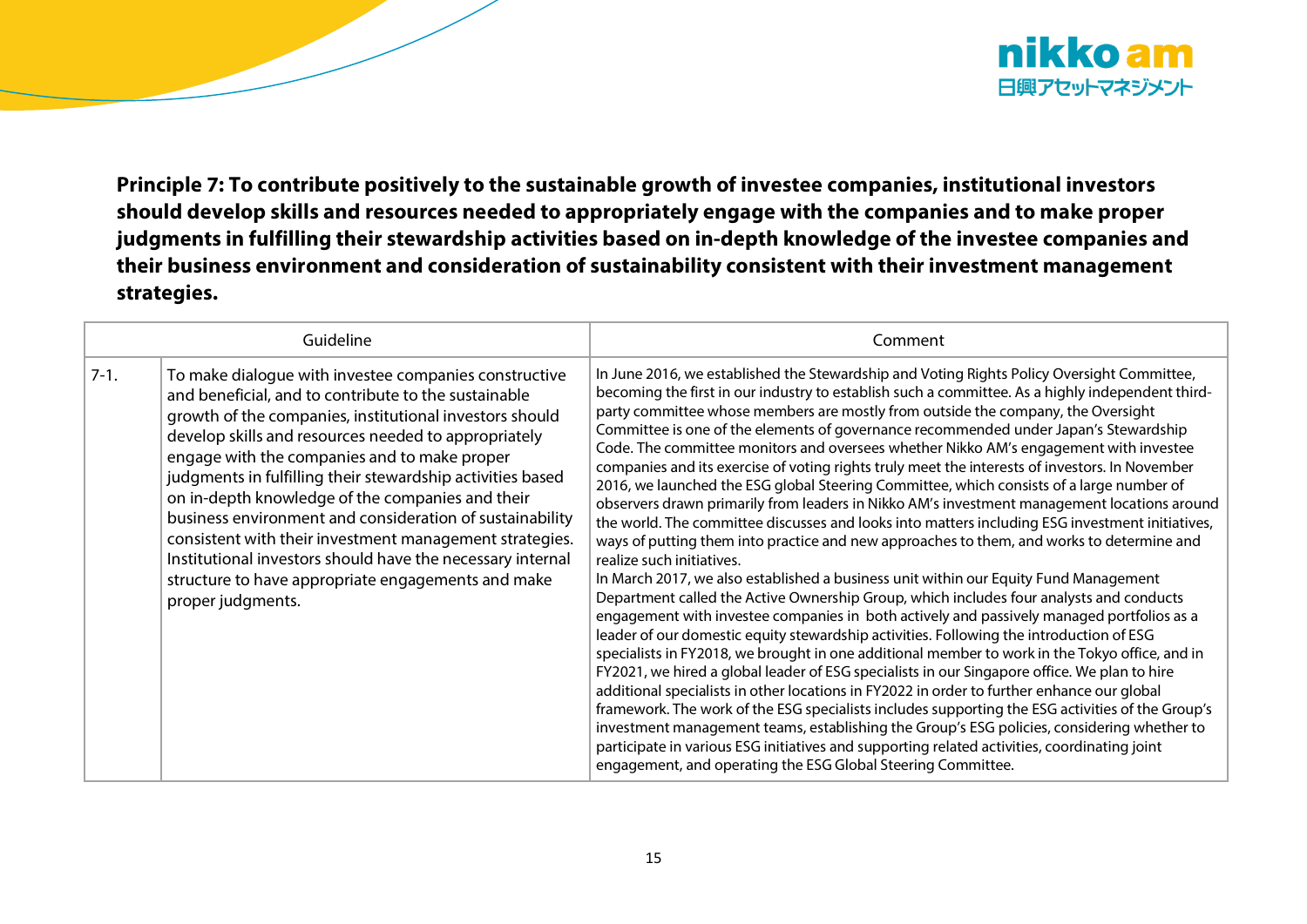

| Guideline |                                                                                                                                                                                                                                                                                                                                                                                                                                                                                                                                                                                                                | Comment                                                                                                                                                                                                                                                                                                                                                                                                                                                                                                                                                                                                                                                                                                                                                                                                                                                                                                                                                                                                                                                                                                                                                                                                                                                                                                                                                                                                                                                                                                                                                                                                                                                                                                                                                                                                                                                                                                                                                                                           |
|-----------|----------------------------------------------------------------------------------------------------------------------------------------------------------------------------------------------------------------------------------------------------------------------------------------------------------------------------------------------------------------------------------------------------------------------------------------------------------------------------------------------------------------------------------------------------------------------------------------------------------------|---------------------------------------------------------------------------------------------------------------------------------------------------------------------------------------------------------------------------------------------------------------------------------------------------------------------------------------------------------------------------------------------------------------------------------------------------------------------------------------------------------------------------------------------------------------------------------------------------------------------------------------------------------------------------------------------------------------------------------------------------------------------------------------------------------------------------------------------------------------------------------------------------------------------------------------------------------------------------------------------------------------------------------------------------------------------------------------------------------------------------------------------------------------------------------------------------------------------------------------------------------------------------------------------------------------------------------------------------------------------------------------------------------------------------------------------------------------------------------------------------------------------------------------------------------------------------------------------------------------------------------------------------------------------------------------------------------------------------------------------------------------------------------------------------------------------------------------------------------------------------------------------------------------------------------------------------------------------------------------------------|
| $7-2.$    | In particular, the management of institutional investors<br>should have appropriate capability and experience to<br>effectively fulfill their stewardship responsibilities, and<br>should be constituted independently and without bias, in<br>particular from their affiliated financial groups.<br>The management of institutional investors should also<br>recognize that they themselves have important roles and<br>responsibilities to carry out stewardship activities such as<br>enhancing dialogue, structure their organizations and<br>develop human resources, and take action on these<br>issues. | Nikko AM's fiduciary duty and stewardship duty are supervised by the Board of Directors. The<br>proceedings of the Board of Directors meetings are directed by Yoichiro Iwama, who is an<br>outside director and Chairman of the Board of Directors. Yoichiro Iwama has extensive<br>experience in the asset management industry, including serving as Chairman of the Japan<br>Investment Advisers Association from 2010 to 2017.<br>Nikko AM became a firm with an audit and supervisory committee in June 2019 in order to<br>strengthen our auditing of our management. By establishing our audit and supervisory<br>committee and granting Board of Directors voting rights to directors who are audit and<br>supervisory committee members, we have raised our ratio of outside directors to more than 60%,<br>strengthened our ability to audit and supervise our Board of Directors, and further enhanced our<br>corporate governance framework. In addition, as of April 2022, three out of 10 directors are<br>female and we are enhancing our commitment to gender diversity.<br>Functioning as the main committees to support Nikko AM's stewardship activities, our<br>Stewardship and Voting Rights Policy Oversight Committee and our ESG Global Steering<br>Committee report the details of their activities to the Board of Directors as part of our<br>governance framework.<br>In September 2018, we newly established the Corporate Sustainability Department in order to<br>strengthen our commitment to ESG in our own management and investment approaches. The<br>department maintains our commitment to ESG and makes us put that commitment into practice.<br>Specific areas addressed by the Corporate Sustainability Department include the promotion of<br>diversity and inclusion in order to respect our diversity as a firm, monitoring compliance with<br>corporate governance codes at each of our offices and working to minimize our environmental<br>impact. |
| $7-3.$    | Exchanging views with other investors and having a forum<br>for the purpose may help institutional investors conduct<br>better engagement with investee companies and make<br>better judgments.                                                                                                                                                                                                                                                                                                                                                                                                                | Based on our awareness of how important connections among institutional investors are in<br>stewardship activities, we have a long track record of taking action in this area, including<br>participating in a number of initiatives. We became the first in our industry to sign the Principles<br>for Responsible Investment (PRI) in 2007, and our activities in the area of PRI include sharing ESG<br>information and using collaborative engagement platforms. In addition, we have participated in<br>the Japanese Principles of Action for 21 <sup>st</sup> Century Finance initiative since 2011, and work to help<br>to develop and expand the initiative's activities. In order to help us to achieve our engagement<br>objectives, we also participate in initiatives including Climate Action 100+, which leads<br>collaborative engagement for specific purposes, and 30% Club Investor Working Group (Japan).<br>In FY2021, we endorsed the purpose of the Net Zero Asset Managers Initiative, which is a global<br>initiative of asset managers aimed at achieving net zero greenhouse gas emissions by 2050, and                                                                                                                                                                                                                                                                                                                                                                                                                                                                                                                                                                                                                                                                                                                                                                                                                                                                 |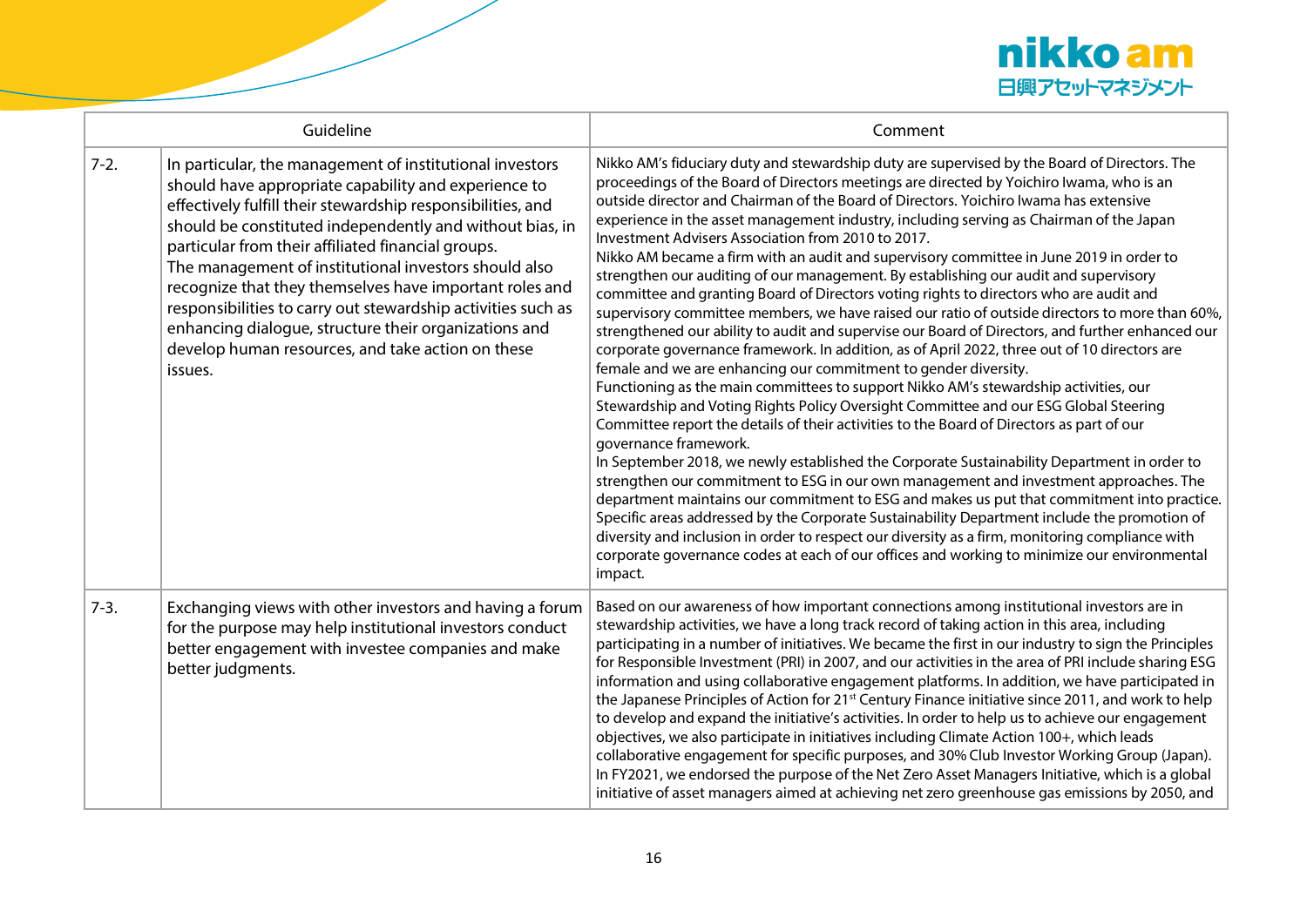

| Guideline |                                                                                                                                                                                                                                                                                                                                                                                                                                                                                                                                                                                                                                                                                                                                                                                                                                                                                                                                                                                      | Comment                                                                                                                                                                                                                                                                                                                                                                                                                                                                                                                                                                                                                                                                                                                                                                                                                                                                                                                                                                                                                                                                                                                                                 |
|-----------|--------------------------------------------------------------------------------------------------------------------------------------------------------------------------------------------------------------------------------------------------------------------------------------------------------------------------------------------------------------------------------------------------------------------------------------------------------------------------------------------------------------------------------------------------------------------------------------------------------------------------------------------------------------------------------------------------------------------------------------------------------------------------------------------------------------------------------------------------------------------------------------------------------------------------------------------------------------------------------------|---------------------------------------------------------------------------------------------------------------------------------------------------------------------------------------------------------------------------------------------------------------------------------------------------------------------------------------------------------------------------------------------------------------------------------------------------------------------------------------------------------------------------------------------------------------------------------------------------------------------------------------------------------------------------------------------------------------------------------------------------------------------------------------------------------------------------------------------------------------------------------------------------------------------------------------------------------------------------------------------------------------------------------------------------------------------------------------------------------------------------------------------------------|
|           |                                                                                                                                                                                                                                                                                                                                                                                                                                                                                                                                                                                                                                                                                                                                                                                                                                                                                                                                                                                      | joined the initiative group in November. In April 2022, we publicly announced our endorsement<br>of the basic concept of GX (Green Transformation) announced by METI, demonstrating our<br>commitment to taking intensive action to achieve carbon neutrality by 2050.                                                                                                                                                                                                                                                                                                                                                                                                                                                                                                                                                                                                                                                                                                                                                                                                                                                                                  |
| $7-4.$    | Institutional investors should endeavor to improve their<br>policies based on the Code and the quality of their<br>stewardship activities by reviewing at an appropriate<br>timing the status of their implementation of each<br>principle, including quidance.<br>In particular, asset managers should regularly conduct<br>self-evaluations with respect to the status of their<br>implementation of each principle, including guidance,<br>disclose the results toward continued improvement of<br>their governance structures, conflicts of interest<br>management, and stewardship activities, etc., and disclose<br>such results together with the results of their stewardship<br>activities including dialogue with companies. In doing so,<br>asset managers should be conscious that these are<br>consistent with their investment management strategies<br>and lead to the medium-to long-term increase of<br>corporate value and the sustainable growth of<br>companies. | We have continued to fulfill our stewardship responsibilities proactively through our<br>engagement and proxy voting in order to enhance the corporate values of investee companies<br>and candidates for investment since announcing our support for Japan's Stewardship Code in<br>2014. In addition, we perform annual self-assessments of our initiatives as part of these<br>stewardship activities as well as other such aspects of our work, and have been publicly releasing<br>updates on our activities since March 2018. In self-assessments of our stewardship activities, we<br>release the contents of our assessments in line with each of the quidelines in Japan's<br>Stewardship Code in order to provide detailed information on our initiatives.<br>In this fifth round of self-assessments, we aim to further expand the information covered to<br>reflect new initiatives including enhancements to our capabilities made in the past year. Please<br>also see our Sustainability Report 2022, in which we provide details of the engagement track<br>records and ESG integration performed by each investment team of our group. |

| General<br>assessment and<br>future initiatives<br>for Principle 7 | In order to fulfill our fiduciary duties and stewardship duties given our involvement in the management of customers' assets, we strongly believe that we<br>need an operational management framework centered on a management team with extensive experience and knowledge of the asset management<br>industry in order to have a strong foundation as a company. That is the basis of our longstanding commitment to securing the right management talent.<br>Our management team is committed to managing Nikko AM with a focus on long-term sustainability through various activities led by the Corporate<br>Sustainability Department. By doing so, we aim to serve the interests of all stakeholders with an interest in our business, including our customers,<br>employees and shareholders. We believe that our corporate governance initiatives and the strengthening of our stewardship activities as an asset manager<br>that we have explained here demonstrate the sustained efforts we are making to meet the requirement for firms to build up their capabilities in Principle 7. |
|--------------------------------------------------------------------|----------------------------------------------------------------------------------------------------------------------------------------------------------------------------------------------------------------------------------------------------------------------------------------------------------------------------------------------------------------------------------------------------------------------------------------------------------------------------------------------------------------------------------------------------------------------------------------------------------------------------------------------------------------------------------------------------------------------------------------------------------------------------------------------------------------------------------------------------------------------------------------------------------------------------------------------------------------------------------------------------------------------------------------------------------------------------------------------------|
|                                                                    | We will continue our efforts to meet the requirements of Principle 7 by taking a sincere approach to our stewardship activities.                                                                                                                                                                                                                                                                                                                                                                                                                                                                                                                                                                                                                                                                                                                                                                                                                                                                                                                                                                   |